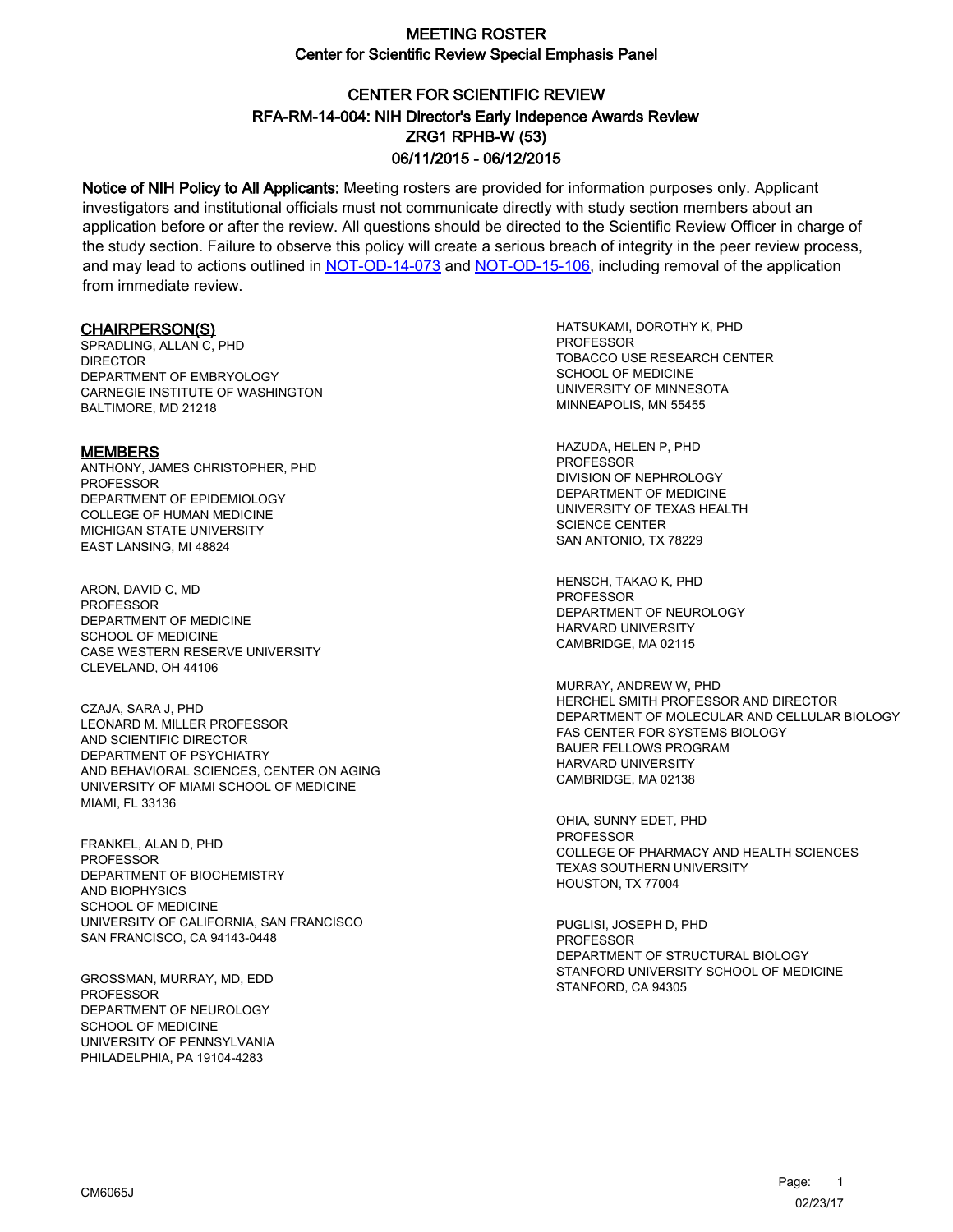# CENTER FOR SCIENTIFIC REVIEW ZRG1 RPHB-W (53) 06/11/2015 - 06/12/2015 RFA-RM-14-004: NIH Director's Early Indepence Awards Review

Notice of NIH Policy to All Applicants: Meeting rosters are provided for information purposes only. Applicant investigators and institutional officials must not communicate directly with study section members about an application before or after the review. All questions should be directed to the Scientific Review Officer in charge of the study section. Failure to observe this policy will create a serious breach of integrity in the peer review process, and may lead to actions outlined in [NOT-OD-14-073](https://grants.nih.gov/grants/guide/notice-files/NOT-OD-14-073.html) and [NOT-OD-15-106,](https://grants.nih.gov/grants/guide/notice-files/NOT-OD-15-106.html) including removal of the application from immediate review.

SCHWARTZ, NANCY B, PHD **PROFESSOR** DEPARTMENT OF BIOCHEMISTY AND MOLECULAR BIOLOGY UNIVERSITY OF CHICAGO CHICAGO, IL 60637

#### MAIL REVIEWER(S)

AHMAD, SAJJAD, PHD ASSOCIATE PROFESSOR DEPARTMENT OF CIVIL ENGINEERING UNIVERSITY OF NEVADA LAS VEGAS LAS VEGAS, NV 89154-1055

ALI-OSMAN, FRANCIS, DSC MARGARET HARRIS & DAVID SILVERMAN DISTINGUISHED PROFESSOR OF NEURO-ONCOLOGY RESEARCH ASSOCIATE DIRECTOR FOR TRANSLATIONAL RESEARCH DEPARTMENT OF SURGERY AND PATHOLOGY DUKE UNIVERSITY MEDICAL CENTER DURHAM, NC 27710

ALTMAN, AMNON, PHD DIRECTOR, SCIENTIFIC AFFAIRS DIVISION OF CELL BIOLOGY LA JOLLA INSTITUTE FOR ALLERGY AND IMMUNOLOGY LA JOLLA, CA 92037

AMON, ANGELIKA B, PHD PROFESSOR INVESTIGATOR, HOWARD HUGHES MEDICAL INSTITUTE DEPARTMENT OF BIOLOGY CENTER FOR CANCER RESEARCH MASSACHUSETTS INSTITUTE OF TECHNOLOGY CAMBRIDGE, MA 02139

ANDROPHY, ELLIOT J, MD PROFESSOR AND CHAIR DEPARTMENT OF DERMATOLOGY INDIANA SCHOOL OF MEDICINE INDIANAPOLIS, IN 46202

ANOKHIN, ANDREY P, PHD ASSOCIATE PROFESSOR DEPARTMENT OF PSYCHIATRY SCHOOL OF MEDICINE WASHINGTON UNIVERSITY ST. LOUIS, MO 63110

ARRIA, AMELIA M, PHD ASSOCIATE PROFESSOR AND DIRECTOR CENTER ON YOUNG ADULT HEALTH AND DEVELOPMENT UNIVERSITY OF MARYLAND COLLEGE PARK SCHOOL OF PUBLIC HEALTH COLLEGE PARK, MD 20740

ASHRAFI, KAVEH, PHD ASSOCIATE PROFESSOR DEPARTMENT OF PHYSIOLOGY UNIVERSITY OF CALIFORNIA SAN FRANCISCO, CA 94158

ATZ, ANDREW M, MD PROFESSOR PEDIATRIC CARDIOLOGY MEDICAL UNIVERSITY OF SOUTH CAROLINA MOUNT PLEASANT, SC 29464

BAILEY, SCOTT, PHD ASSOCIATE PROFESSOR DEPARTMENT OF BIOCHEMISTRY JOHNS HOPKINS UNIVERSITY BALTIMORE , MD 21205

BARNES, BRIAN M, PHD DIRECTOR INSTITUTE OF ARCTIC BIOLOGY UNIVERSITY OF ALASKA FAIRBANKS, AK 99775

BARNES, GRACE M, PHD SENIOR RESEARCH SCIENTIST RESEARCH INSTITUTE ON ADDICTIONS STATE UNIVERSITY OF NEW YORK AT BUFFALO BUFFALO, NY 14203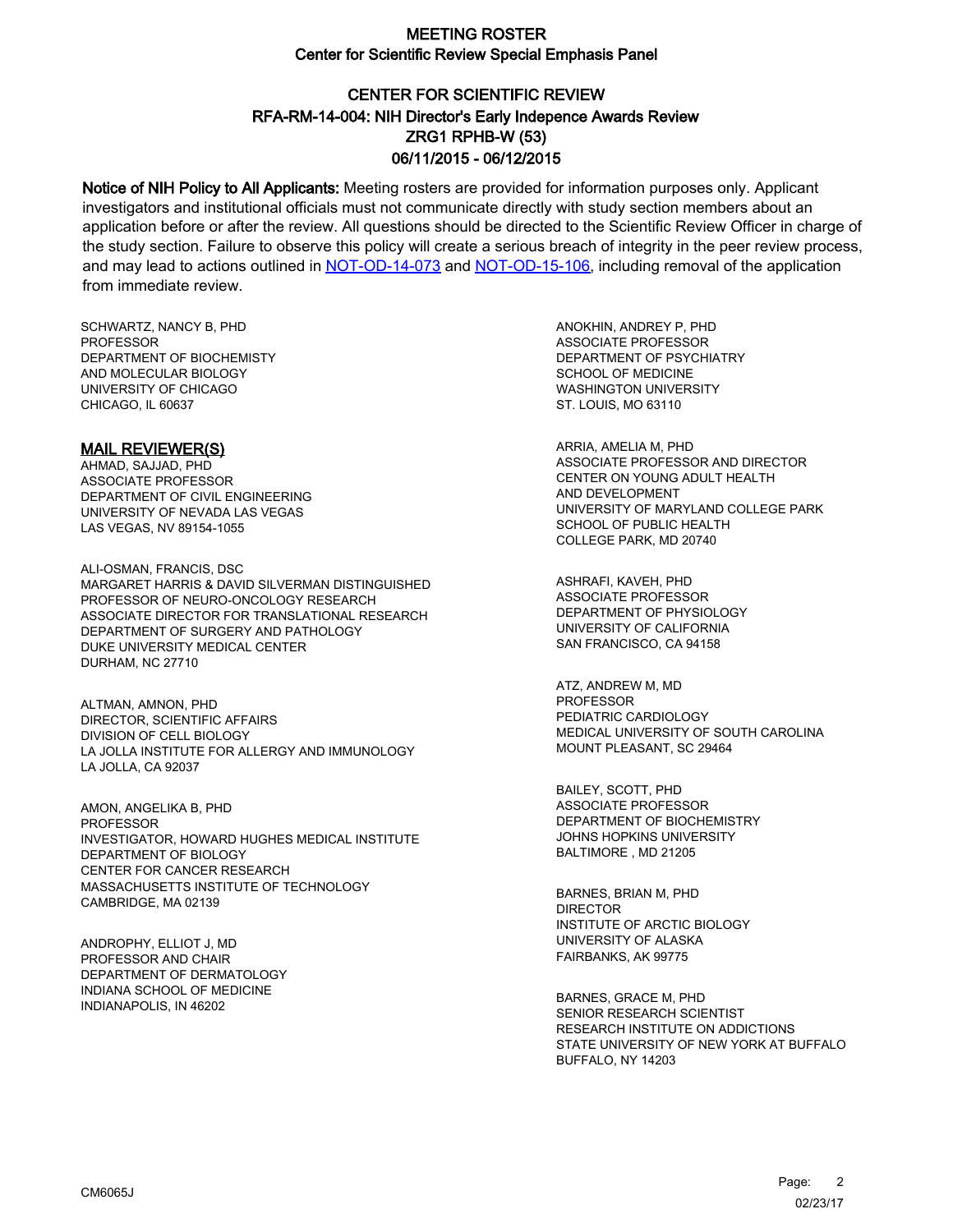# CENTER FOR SCIENTIFIC REVIEW ZRG1 RPHB-W (53) 06/11/2015 - 06/12/2015 RFA-RM-14-004: NIH Director's Early Indepence Awards Review

Notice of NIH Policy to All Applicants: Meeting rosters are provided for information purposes only. Applicant investigators and institutional officials must not communicate directly with study section members about an application before or after the review. All questions should be directed to the Scientific Review Officer in charge of the study section. Failure to observe this policy will create a serious breach of integrity in the peer review process, and may lead to actions outlined in [NOT-OD-14-073](https://grants.nih.gov/grants/guide/notice-files/NOT-OD-14-073.html) and [NOT-OD-15-106,](https://grants.nih.gov/grants/guide/notice-files/NOT-OD-15-106.html) including removal of the application from immediate review.

BARSH, GREGORY STEFAN, MD, PHD PROFESSOR AND ASSOCIATE CHAIR HUDSON ALPHA INSTITUTE FOR BIOTECHNOLOGY AND SCHOOL OF MEDICINE STANFORD UNIVERSITY STANFORD, CA 94305

BEARDSLEY, SCOTT, PHD ASSOCIATE PROFESSOR DEPARTMENT OF BIOMEDICAL ENGINEERING MARQUETTE UNIVERSITY MILWAUKEE, WI 53201

BELL, STEPHEN DAVID, PHD **PROFESSOR** DEPARTMENT OF MOLECULAR AND CELLULAR BIOCHEMISTRY INDIANA UNIVERSITY BLOOMINGTON, IN 47405

BENNETT, GARY G, PHD PROFESSOR OF PSYCHOLOGY DEPARTMENT OF GLOBAL HEALTH AND MEDICINE DUKE UNIVERSITY DURHAM, NC 27705

BEQUETTE, B WAYNE, PHD PROFESSOR DEPARTMENT OF CHEMICAL ENGINEERING RENSSELAER POLYTECHNIC INSTITUTE TROY, NY 12180-3590

BERRIDGE, KENT C, PHD PROFESSOR DEPARTMENT OF PSYCHOLOGY UNIVERSITY OF MICHIGAN ANN ARBOR, MI 48109

BESTOR, TIMOTHY H, PHD **PROFESSOR** DEPARTMENT OF GENETICS AND DEVELOPMENT COLLEGE OF PHYSICIANS AND SURGEONS COLUMBIA UNIVERSITY NEW YORK, NY 10032

BHOWMICK, NEIL A, PHD ASSOCIATE PROFESSOR DEPARTMENT OF MEDICINE URO-ONCOLOGY RESEARCH PROGRAM SAMUEL OSCHIN COMPREHENSIVE CANCER INSTITUTE CEDARS-SINAI MEDICAL CENTER LOS ANGELES, CA 90048

BIALYSTOK, ELLEN, PHD PROFESSOR DEPARTMENT OF PSYCHOLOGY YORK UNIVERSITY TORONTO, ON M3J 1P3 CANADA

BLOW, FREDERIC C, PHD PROFESSOR AND DIRECTOR DEPARTMENT OF PSYCHIATRY ANN ARBOR VETERAN AFFAIRS MEDICAL CENTER UNIVERSITY OF MICHIGAN MEDICAL SCHOOL ANN ARBOR, MI 48109

BOUSTANI, MALAZ, MD ASSOCIATE PROFESSOR CENTER ON AGING RESEARCH INDIANA UNIVERSITY SCHOOL OF MEDICINE INDIANAPOLIS, IN 46202

BOUTROS, PAUL CHRISTOPHER, PHD PRINCIPAL INVESTIGATOR DEPARTMENT OF INFORMATICS AND BIO-COMPUTING ONTARIO INSTITUTE FOR CANCER RESEARCH TORONTO, ON M5G0A3 CANADA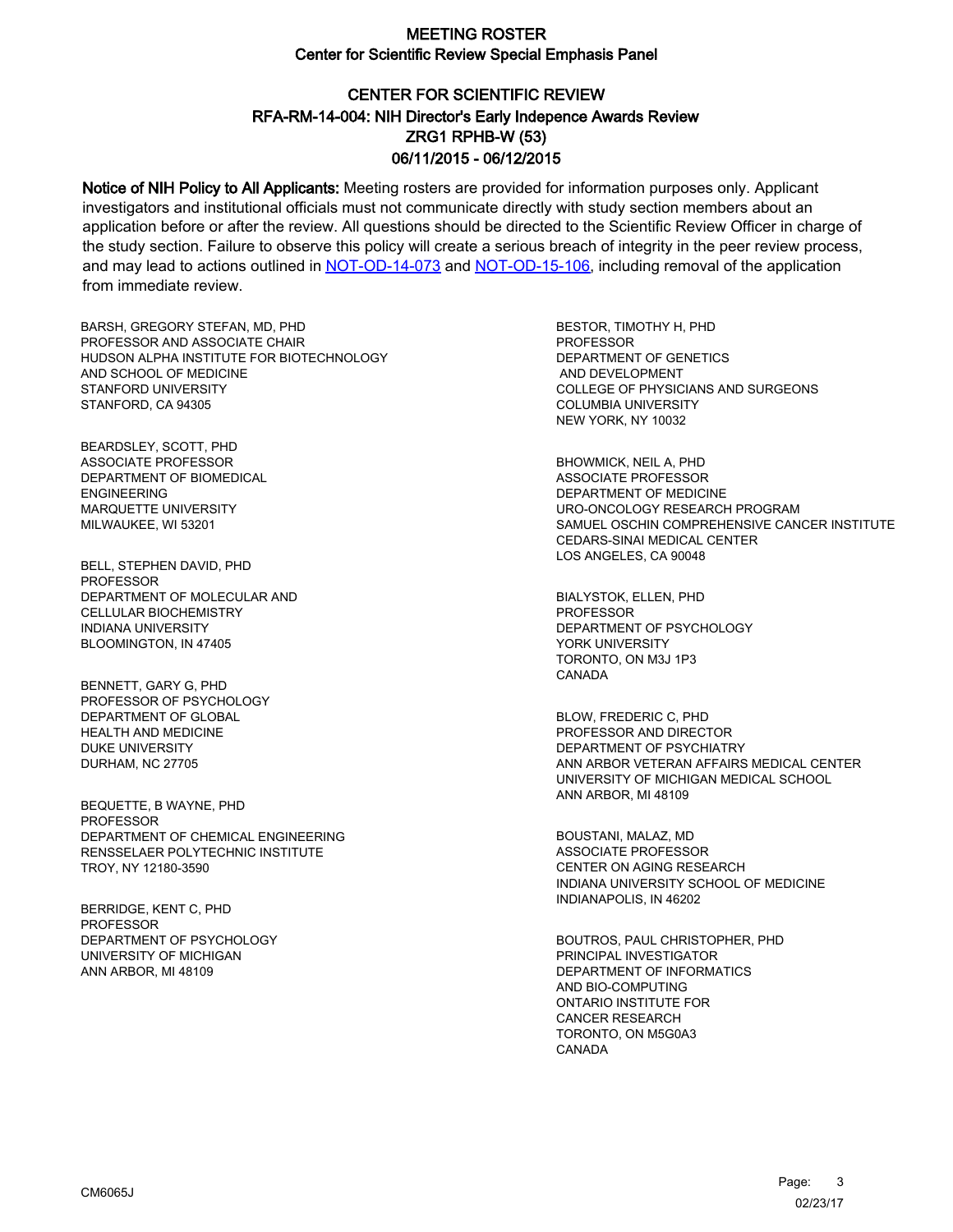# CENTER FOR SCIENTIFIC REVIEW ZRG1 RPHB-W (53) 06/11/2015 - 06/12/2015 RFA-RM-14-004: NIH Director's Early Indepence Awards Review

Notice of NIH Policy to All Applicants: Meeting rosters are provided for information purposes only. Applicant investigators and institutional officials must not communicate directly with study section members about an application before or after the review. All questions should be directed to the Scientific Review Officer in charge of the study section. Failure to observe this policy will create a serious breach of integrity in the peer review process, and may lead to actions outlined in [NOT-OD-14-073](https://grants.nih.gov/grants/guide/notice-files/NOT-OD-14-073.html) and [NOT-OD-15-106,](https://grants.nih.gov/grants/guide/notice-files/NOT-OD-15-106.html) including removal of the application from immediate review.

BRAVER, TODD S, PHD **PROFESSOR** DEPARTMENT OF PSYCHOLOGY WASHINGTON UNIVERSITY SAINT LOUIS, MO 63130

BRUMBACK, BABETTE A, PHD PROFESSOR AND ASSOCIATE CHAIR DEPARTMENT OF BIOSTATISTICS COLLEGE OF PUBLIC HEALTH AND HEALTH PROFESSIONS, COLLEGE OF MEDICINE UNIVERSITY OF FLORIDA GAINESVILLE, FL 32611

BRYERS, JAMES D, PHD **PROFESSOR** DEPARTMENT OF BIOENGINEERING UNIVERSITY OF WASHINGTON SEATTLE , WA 98195

BURGHES, ARTHUR H M, PHD PROFESSOR DEPARTMENT OF MOLECULAR AND CELLULAR BIOCHEMISTRY THE OHIO STATE UNIVERSITY COLUMBUS, OH 43210

BURNE, ROBERT A, PHD PROFESSOR AND CHAIR DEPARTMENT OF ORAL BIOLOGY UNIVERSITY OF FLORIDA COLLEGE OF DENTISTRY GAINESVILLE, FL 32610

CAMPBELL, DANIEL BRIAN, PHD ASSISTANT PROFESSOR PSYCHIATRY AND THE BEHAVIORAL SCIENCES ZILKHA NEUROGENETIC INSTITUTE UNIVERSITY OF SOUTHERN CALIFORNIA PITTSBURGH, PA 15260

CHAREST, ALAIN, PHD ASSOCIATE PROFESSOR DEPARTMENTS OF NEUROSURGERY AND MOLECULAR ONCOLOGY RESEARCH INSTITUTE TUFTS UNIVERSITY SCHOOL OF MEDICINE BOSTON, MA 02111

CHENG, JIN Q, MD, PHD PROFESSOR DEPARTMENT OF MOLECULAR **ONCOLOGY** H LEE MOFFITT CANCER CENTER AND RESEARCH INSTITUTE TAMPA, FL 33612

CHENG, LEO L, PHD ASSOCIATE PROFESSOR DEPARTMENT OF PATHOLOGY MASSACHUSETTS GENERAL HOSPITAL CHARLESTOWN, MA 02129

CHO, CHEUL H, PHD ASSISTANT PROFESSOR DEPARTMENT OF BIOMEDICAL ENGINEERING NEW JERSEY INSTITUTE OF TECHNOLOGY NEWARK, NJ 07102

CHONG, HYUN-SOON, PHD ASSOCIATE PROFESSOR OF CHEMISTRY DEPARTMENT OF BIOLOGICAL AND CHEMICAL SCIENCES ILLINOIS INSTITUTE OF TECHNOLOGY CHICAGO, IL 60616

CHUONG, CHENG-MING, MD, PHD PROFESSOR DEPARTMENT OF PATHOLOGY KECK SCHOOL OF MEDICINE UNIVERSITY OF SOUTHERN CALIFORNIA LOS ANGELES, CA 90033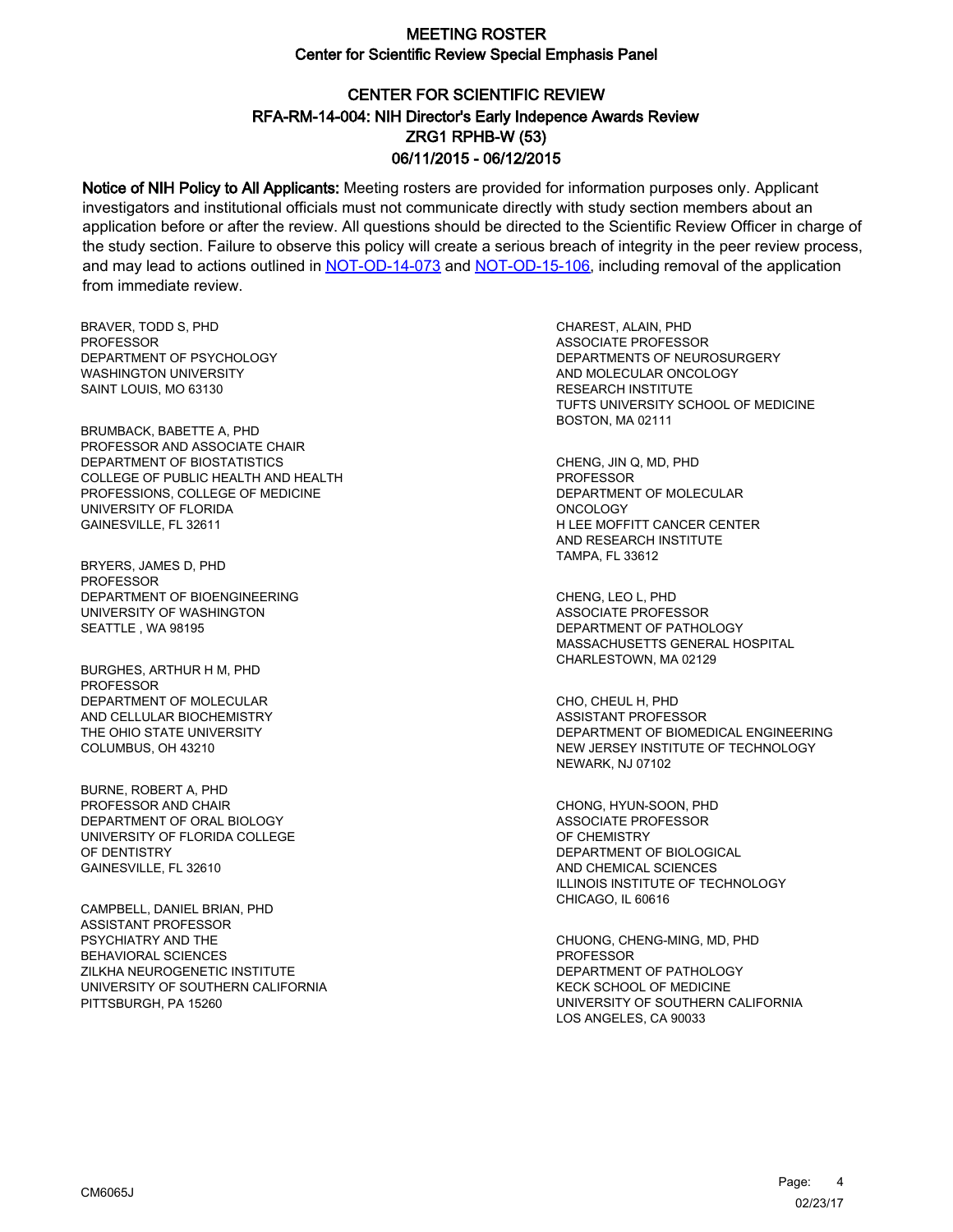# CENTER FOR SCIENTIFIC REVIEW ZRG1 RPHB-W (53) 06/11/2015 - 06/12/2015 RFA-RM-14-004: NIH Director's Early Indepence Awards Review

Notice of NIH Policy to All Applicants: Meeting rosters are provided for information purposes only. Applicant investigators and institutional officials must not communicate directly with study section members about an application before or after the review. All questions should be directed to the Scientific Review Officer in charge of the study section. Failure to observe this policy will create a serious breach of integrity in the peer review process, and may lead to actions outlined in [NOT-OD-14-073](https://grants.nih.gov/grants/guide/notice-files/NOT-OD-14-073.html) and [NOT-OD-15-106,](https://grants.nih.gov/grants/guide/notice-files/NOT-OD-15-106.html) including removal of the application from immediate review.

CHUTE, CHRISTOPHER G, DRPH, MD BLOOMBERG DISTINGUISHED PROFESSOR OF HEALTH INFORMATICS DIVISION OF GENERAL INTERNAL MEDICINE JOHNS HOPKINS UNIVERSITY BALTIMORE, MD 21287

CIANCIOTTO, NICHOLAS P, PHD PROFESSOR DEPARTMENT OF MICROBIOLOGY AND IMMUNOLOGY NORTHWESTERN UNIVERSITY MEDICAL SCHOOL CHICAGO, IL 60611

CLEMENS, THOMAS L, PHD **PROFESSOR** DEPARTMENT OF ORTHOPAEDICS JOHNS HOPKINS UNIVERSITY BALTIMORE, MD 21287

COHEN, ANDREW ROBERT, PHD ASSOCIATE PROFESSOR DEPARTMENT OF ELECTRICAL AND COMPUTER ENGINEERING DREXEL UNIVERSITY PHILADELPHIA, PA 19104

COHEN, HELEN S, EDD ASSOCIATE PROFESSOR DEPARTMENT OF OTOLARYNGOLOGY-HEAD AND NECK SURGERY BAYLOR COLLEGE OF MEDICINE HOUSTON, TX 77030

COSTA, LUCIO G, PHD PROFESSOR DEPARTMENT OF ENVIRONMENTAL AND OCCUPATIONAL HEALTH SCIENCES SCHOOL OF PUBLIC HEALTH UNIVERSITY OF WASHINGTON SEATTLE, WA 98105

COSTELLO, JOSEPH F, PHD PROFESSOR IN RESIDENCE DEPARTMENT OF NEUROLOGICAL SURGERY UNIVERSITY OF CALIFORNIA, SAN FRANCISCO SAN FRANCISCO, CA 94158

CRONIN-GOLOMB, ALICE, PHD PROFESSOR DEPARTMENT OF PSYCHOLOGICAL AND BRAIN SCIENCES BOSTON UNIVERSITY BOSTON, MA 02215

DAI, WEI, PHD PROFESSOR DEPARTMENTS OF ENVIRONMENTAL MEDICINE, BIOCHEMISTRY, AND MOLECULAR PHARMACOLOGY NEW YORK UNIVERSITY LANGONE MEDICAL CENTER TUXEDO, NY 10987

DATAR, ASHLESHA, PHD SENIOR ECONOMIST DORNSIFE CENTER FOR ECONOMIC AND SOCIAL RESEARCH (CESR) UNIVERSITY OF SOUTHERN CALIFORNIA PLAYA VISTA, CA 90094

DAVIES, KELVIN P, PHD PROFESSOR DEPARTMENT OF UROLOGY ALBERT EINSTEIN COLLEGE OF MEDICINE BRONX, NY 10461

DEBERARDINIS, RALPH J, MD, PHD ASSOCIATE PROFESSOR SOWELL FAMILY SCHOLAR IN MEDICAL RESEARCH DEPARTMENT OF GENETICS AND PEDIATRICS SOUTHWESTERN MEDICAL CENTER UNIVERSITY OF TEXAS DALLAS, TX 75390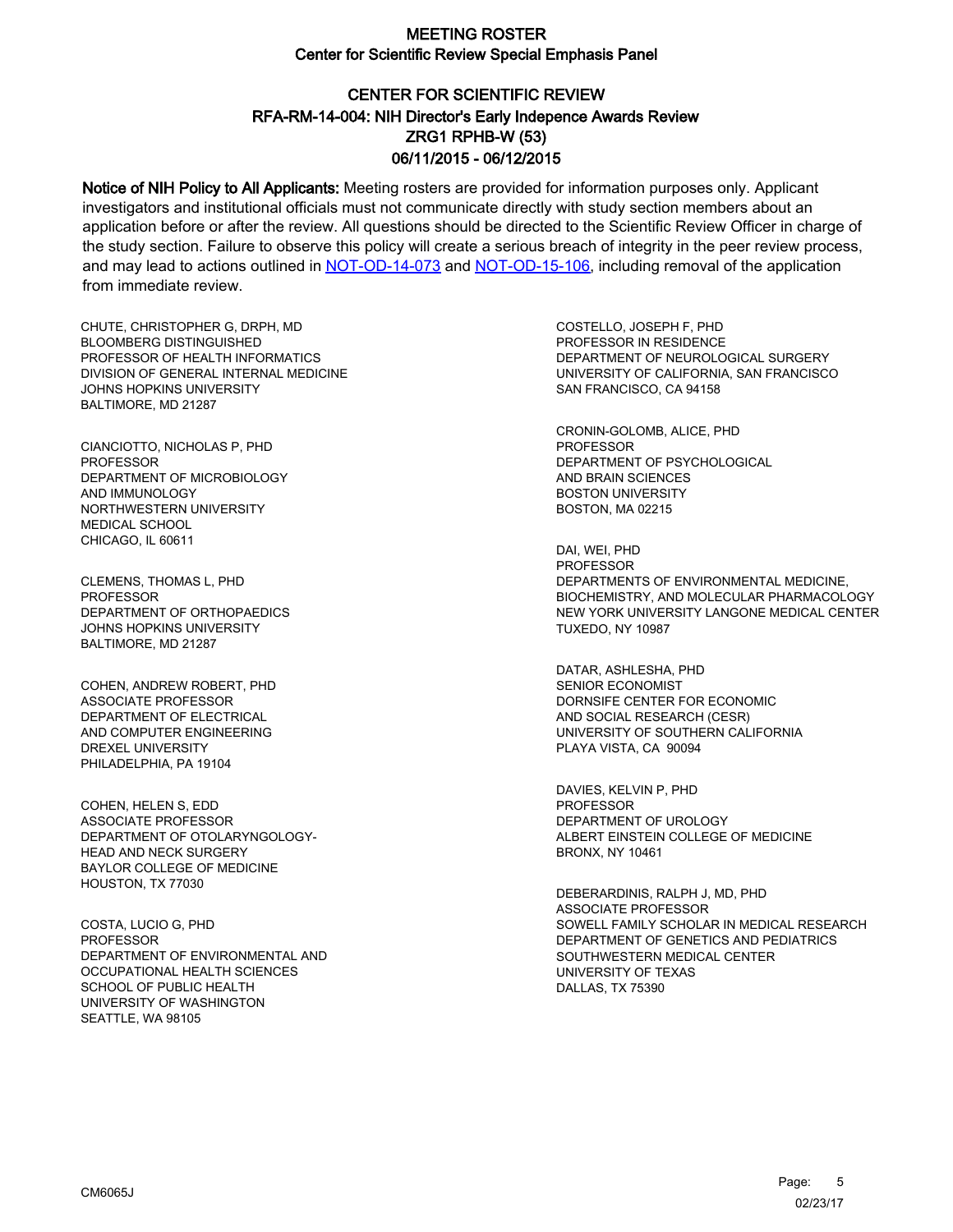# CENTER FOR SCIENTIFIC REVIEW ZRG1 RPHB-W (53) 06/11/2015 - 06/12/2015 RFA-RM-14-004: NIH Director's Early Indepence Awards Review

Notice of NIH Policy to All Applicants: Meeting rosters are provided for information purposes only. Applicant investigators and institutional officials must not communicate directly with study section members about an application before or after the review. All questions should be directed to the Scientific Review Officer in charge of the study section. Failure to observe this policy will create a serious breach of integrity in the peer review process, and may lead to actions outlined in [NOT-OD-14-073](https://grants.nih.gov/grants/guide/notice-files/NOT-OD-14-073.html) and [NOT-OD-15-106,](https://grants.nih.gov/grants/guide/notice-files/NOT-OD-15-106.html) including removal of the application from immediate review.

DEMIRTAS, HAKAN, PHD ASSOCIATE PROFESSOR DIVISION OF EPIDEMIOLOGY AND BIOSTATISTICS UNIVERSITY OF ILLINOIS AT CHICAGO CHICAGO, IL 60612

DENT, PAUL, PHD PROFESSOR DEPARTMENT OF BIOCHEMISTRY AND MOLECULAR BIOLOGY VIRGINIA COMMONWEALTH UNIVERSITY RICHMOND, VA 23298

DERDEYN, CYNTHIA ANN, PHD **PROFESSOR** DEPARTMENT OF PATHOLOGY AND LABORATORY MEDICINE SCHOOL OF MEDICINE EMORY UNIVERSITY ATLANTA, GA 30329

DESAI, MANISHA, PHD ASSOCIATE PROFESSOR DEPARTMENT OF MEDICINE STANFORD UNIVERSITY PALO ALTO, CA 94304

DI BELLA, EDWARD VR, PHD PROFESSOR DEPARTMENT OF RADIOLOGY SCHOOL OF MEDICINE UNIVERSITY OF UTAH SALT LAKE CITY, UT 84108

DIAMOND, SCOTT L, PHD **PROFESSOR** DEPARTMENT OF CHEMICAL ENGINEERING PENNSYLVANIA CENTER FOR MOLECULAR DISCOVERY UNIVERSITY OF PENNSYLVANIA PHILADELPHIA, PA 19104

DINGWELL, JONATHAN B, PHD **PROFESSOR** DEPARTMENT OF KINESIOLOGY AND HEALTH EDUCATION NONLINEAR BIODYNAMICS LAB THE UNIVERSITY OF TEXAS AT AUSTIN AUSTIN, TX 78712

DOMINICI, FRANCESCA, PHD PROFESSOR OF BIOSTATISTICS SENIOR ASSOCIATE DEAN OF RESEARCH HARVARD SCHOOL OF PUBLIC HEALTH BOSTON, MA 02115

DONG, LILY Q, PHD ASSOCIATE PROFESSOR DEPARTMENTS OF CELLULAR AND STRUCTURAL BIOLOGY AND PHARMACOLOGY UNIVERSITY OF TEXAS HEALTH SCIENCE CENTER AT SAN ANTONIO SAN ANTONIO, TX 78229

DOYLE, FRANCIS J, PHD PROFESSOR INSTITUTE FOR COLLABORATIVE **BIOTECHNOLOGY** UNIVERSITY OF CALIFORNIA SANTA BARBARA, CA 93106

EBY, LILLIAN T, PHD **PROFFSSOR** DEPARTMENT OF PSYCHOLOGY UNIVERSITY OF GEORGIA ATHENS, GA 30602

EDEN, GUINEVERE F, PHD ASSOCIATE PROFESSOR CENTER FOR THE STUDY OF LEARNING GEORGETOWN UNIVERSITY MEDICAL CENTER WASHINGTON, DC 20007

ELLINGSON, BENJAMIN M, PHD ASSISTANT PROFESSOR OF RADIOLOGY DEPARTMENT OF RADIOLOGY UNIVERSITY OF CALIFORNIA, LOS ANGELES LOS ANGELES, CA 90024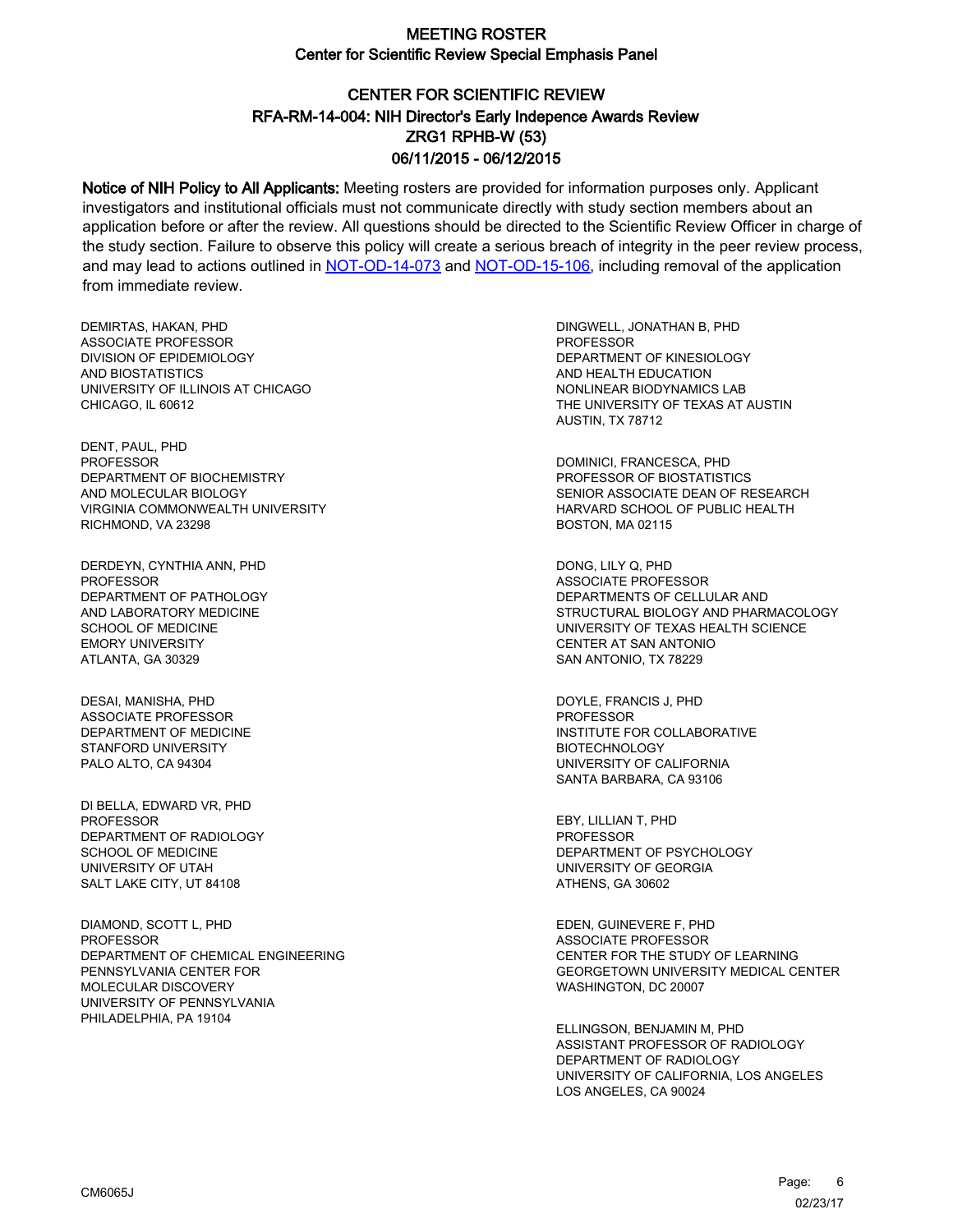# CENTER FOR SCIENTIFIC REVIEW ZRG1 RPHB-W (53) 06/11/2015 - 06/12/2015 RFA-RM-14-004: NIH Director's Early Indepence Awards Review

Notice of NIH Policy to All Applicants: Meeting rosters are provided for information purposes only. Applicant investigators and institutional officials must not communicate directly with study section members about an application before or after the review. All questions should be directed to the Scientific Review Officer in charge of the study section. Failure to observe this policy will create a serious breach of integrity in the peer review process, and may lead to actions outlined in [NOT-OD-14-073](https://grants.nih.gov/grants/guide/notice-files/NOT-OD-14-073.html) and [NOT-OD-15-106,](https://grants.nih.gov/grants/guide/notice-files/NOT-OD-15-106.html) including removal of the application from immediate review.

ENGLER, ADAM JEFFREY, PHD ASSOCIATE PROFESSOR DEPARTMENT OF BIOENGINEERING SANFORD CONSORTIUM FOR REGENERATIVE MEDICINE UNIVERSITY OF CALIFORNIA, SAN DIEGO LA JOLLA, CA 92037

FAN, JIN, PHD PROFESSOR DEPARTMENT OF PSYCHOLOGY QUEENS COLLEGE, CUNY FLUSHING, NY 11367

FAN, XING, MD, PHD ASSISTANT PROFESSOR OF NEUROSURGERY AND CELL AND DEVELOPMENTAL BIOLOGY DEPARTMENT OF NEUROSURGERY UNIVERSITY OF MICHIGAN MEDICAL SCHOOL ANN ARBOR , MI 30024

FITZGERALD, EDWARD F, PHD PROFESSOR SCHOOL OF PUBLIC HEALTH UNIVERSITY AT ALBANY, SUNY RENESSELAER, NY 12144

FLANDERS, MARTHA, PHD PROFESSOR DEPARTMENT OF NEUROSCIENCE UNIVERSITY OF MINNESOTA MINNEAPOLIS, MN 55455

FORBES, ERIKA E, PHD ASSOCIATE PROFESSOR DEPARTMENT OF PSYCHIATRY, PSYCHOLOGY AND PEDIATRICS WESTERN PSYCHIATRIC INST/CLINIC UNIVERSITY OF PITTSBURGH PITTSBURGH, PA 15213

FRY, REBECCA, PHD ASSOCIATE PROFESSOR DEPARTMENT OF ENVIRONMENTAL SCIENCES AND ENGINEERING UNIVERSITY OF NORTH CAROLINA AT CHAPEL HILL CHAPEL HILL, NC 27514

GAFFNEY, PATRICK M, MD MEMBER ARTHRITIS AND CLINICAL IMMUNOLOGY RESEARCH PROGRAM OKLAHOMA MEDICAL RESEARCH **FOUNDATION** OKLAHOMA CITY, OK 73104

GAMBOTTO, ANDREA, MD ASSOCIATE PROFESSOR DEPARTMENT OF MOLECULAR GENETICS AND BIOCHEMISTRY UNIVERSITY OF PITTSBURGH PITTSBURGH, PA 15219

GAO, WEN-JUN, PHD, MD ASSOCIATE PROFESSOR DEPARTMENT OF NEUROBIOLOGY AND ANATOMY DREXEL UNIVERSITY COLLEGE OF MEDICINE PHILIDELPHIA, PA 21599-1890

GAZZALEY, ADAM H, MD, PHD ASSOCIATE PROFESSOR DEPARTMENT OF NEUROLOGY PHYSIOLOGY AND PSYCHIATRY UNIVERSITY OF CALIFORNIA SAN FRANCISCO SAN FRANCISCO, CA 94158

GHAZIZADEH, SOOSAN, PHD ASSOCIATE PROFESSOR DEPARTMENTS OF ORAL BIOLOGY AND DERMATOLOGY STONY BROOK UNIVERSITY STONY BROOK, NY 11790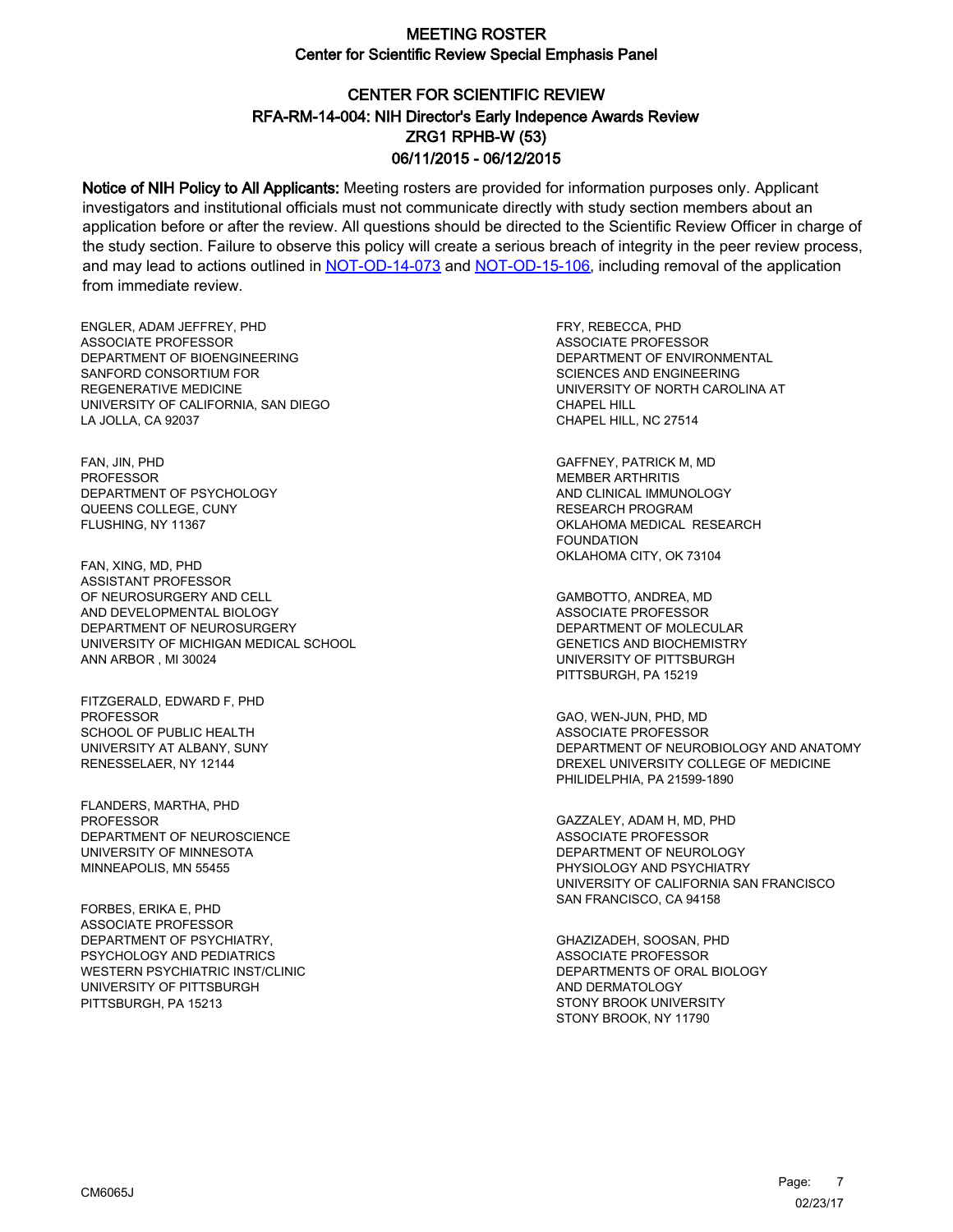# CENTER FOR SCIENTIFIC REVIEW ZRG1 RPHB-W (53) 06/11/2015 - 06/12/2015 RFA-RM-14-004: NIH Director's Early Indepence Awards Review

Notice of NIH Policy to All Applicants: Meeting rosters are provided for information purposes only. Applicant investigators and institutional officials must not communicate directly with study section members about an application before or after the review. All questions should be directed to the Scientific Review Officer in charge of the study section. Failure to observe this policy will create a serious breach of integrity in the peer review process, and may lead to actions outlined in [NOT-OD-14-073](https://grants.nih.gov/grants/guide/notice-files/NOT-OD-14-073.html) and [NOT-OD-15-106,](https://grants.nih.gov/grants/guide/notice-files/NOT-OD-15-106.html) including removal of the application from immediate review.

GIBSON, SPENCER BRUCE, PHD PROFESSOR AND MANITOBA CHAIR DEPARTMENTS OF BIOCHEMISTRY AND MEDICAL GENETICS AND IMMUNOLOGY UNIVERSITY OF MANITOBA WINNIPEG, MB R3E0V9 CANADA

GOLBY, ALEXANDRA J, MD ASSOCIATE SURGEON DEPARTMENT OF NEUROSURGERY BRIGHAM AND WOMEN'S HOSPITAL BOSTON, MA 01225

GOLDENRING, JAMES RICHARD, MD, PHD **PROFESSOR** DEPARTMENT OF CELL AND DEVELOPMENTAL BIOLOGY VANDERBILT UNIVERSITY SCHOOL OF MEDICINE NASHVILLE, TN 37232

GOLDFARB, MICHAEL, PHD **PROFESSOR** DEPARTMENT OF MECHANICAL ENGINEERING VANDERBILT UNIVERSITY NASHVILLE, TN 37235

GOMEZ-MANZANO, CANDELARIA, MD ASSOCIATE PROFESSOR DEPARTMENT OF NEURO-ONCOLOGY, UNIT 1002 M D ANDERSON CANCER CENTER HOUSTON, TX 77030

GONZALEZ-CADAVID, NESTOR F, PHD PROFESSOR DEPARTMENT OF INTERNAL MEDICINE CHARLES DREW UNIVERSITY LOS ANGELES, CA 90059

GOSS, CHRISTOPHER HOOPER, MD PROFESSOR DIVIISION OF PULMONARY AND CRITICAL CARE MEDICINE SCHOOL OF MEDICINE UNIVERSITY OF WASHINGTON SEATTLE, WA 98195

GRAINGER, DAVID W, PHD PROFESSOR DEPARTMENT OF PHARMACEUTICS AND PHARMACEUTICAL CHEMISTRY UNIVERSITY OF UTAH SALT LAKE CITY, UT 84112

GRANT, RICHARD W, MD ASSOCIATE PROFESSOR AND RESEARCH SCIENTIST II PARTNERS HEALTHCARE SYSTEM MASSACHUSETTS GENERAL HOSPITAL BOSTON, MA 02114

GRATCH, JONATHAN MATTHEW, PHD RESEARCH ASSOCIATE PROFESSOR INSTITUTE FOR CREATIVE TECHNOLOGIES UNIVERSITY OF SOUTHERN CALIFORNIA MARINA DEL REY, CA CA 90-292

GREGERSEN, PETER K, MD PROFESSOR LABORATORY OF GENOMICS AND HUMAN GENETICS THE FEINSTEIN INSTITUTE FOR MEDICAL RESEARCH MANHASSET, NY 11030

GUSTAFSON, DAVID H, PHD RESEARCH PROFESSOR AND DIRECTOR CENTER FOR HEALTH ENHANCEMENT SYSTEMS STUDIES UNIVERSITY OF WISCONSIN, MADISON MADISON, WI 53726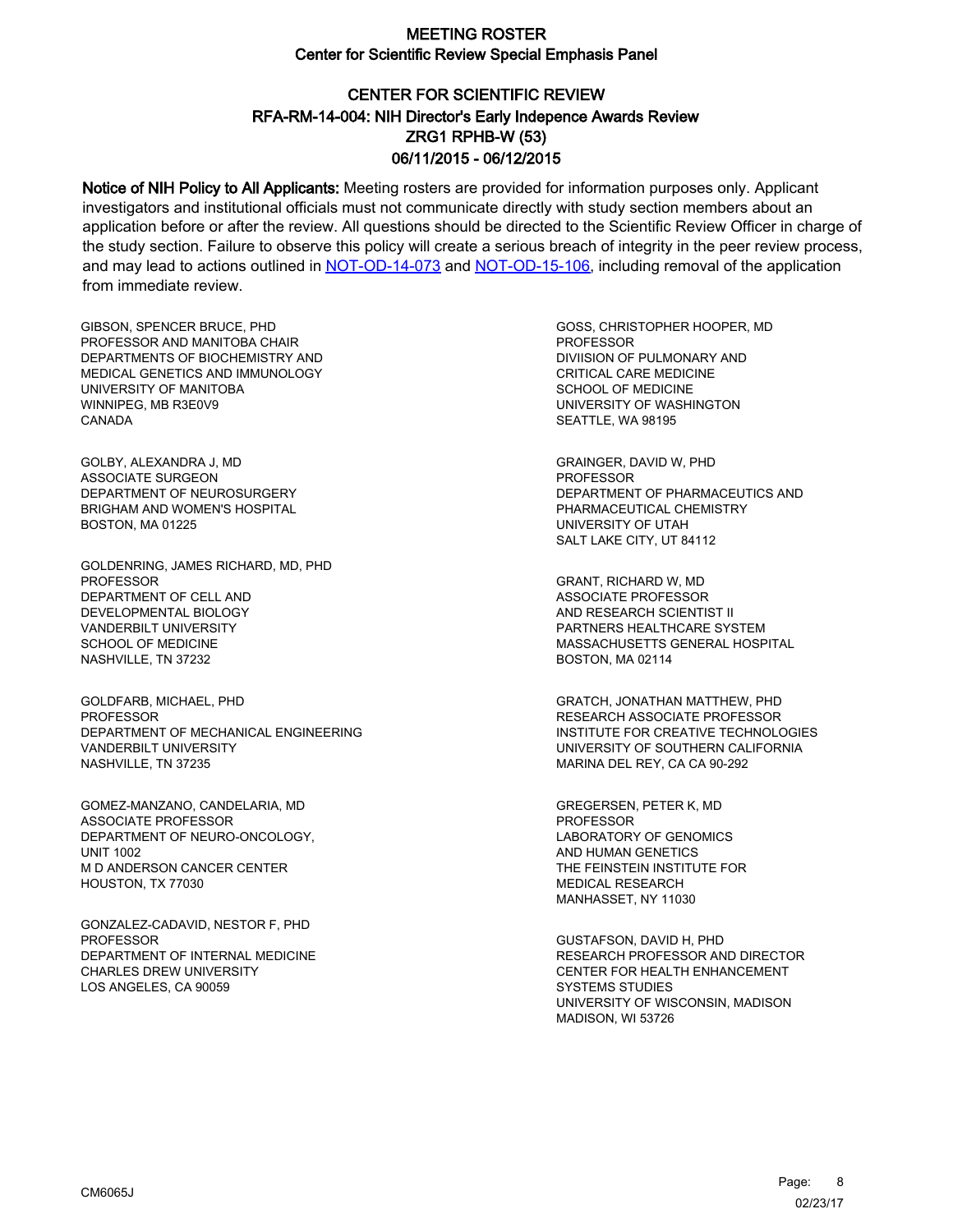# CENTER FOR SCIENTIFIC REVIEW ZRG1 RPHB-W (53) 06/11/2015 - 06/12/2015 RFA-RM-14-004: NIH Director's Early Indepence Awards Review

Notice of NIH Policy to All Applicants: Meeting rosters are provided for information purposes only. Applicant investigators and institutional officials must not communicate directly with study section members about an application before or after the review. All questions should be directed to the Scientific Review Officer in charge of the study section. Failure to observe this policy will create a serious breach of integrity in the peer review process, and may lead to actions outlined in [NOT-OD-14-073](https://grants.nih.gov/grants/guide/notice-files/NOT-OD-14-073.html) and [NOT-OD-15-106,](https://grants.nih.gov/grants/guide/notice-files/NOT-OD-15-106.html) including removal of the application from immediate review.

HAHN, MICHAEL E, PHD **DIRECTOR** BOWERMAN SPORT SCIENCES CLINIC DEPARTMENT OF HUMAN PHYSIOLOGY UNIVERSITY OF OREGON EUGENE, OR 97403

HASSTEDT, SANDRA J, PHD ASSOCIATE PROFESSOR DEPARTMENT OF HUMAN GENETICS SCHOOL OF MEDICINE UNIVERSITY OF UTAH SALT LAKE CITY, UT 84112

HATZIS, CHRISTOS, PHD ASSISTANT PROFESSOR YALE CANCER CENTER YALE UNIVERSITY NEW HAVEN, CT 06520

HERNANDEZ, ARTURO E, PHD PROFESSOR DEPARTMENT OF PSYCHOLOGY UNIVERSITY OF HOUSTON HOUSTON, TX 77204

HILLERY, CHERYL A, MD PROFESSOR DEPARTMENT OF PEDIATRICS, HEMATOLOGY AND ONCOLOGY BLOOD RESEARCH INSTITUTE MEDICAL COLLEGE OF WISCONSIN MILWAUKEE, WI 53226

HODGKIN, DOMINIC, PHD ASSOCIATE PROFESSOR SCHNEIDER INSTITUTE FOR BEHAVIORAL HEALTH HELLER SCHOOL OF SOCIAL POLICY AND MANAGEMENT BRANDEIS UNIVERSITY WALTHAM, MA 02454-9110

HOUGHTON, PETER J, PHD DIRECTOR CHILDREN'S CANCER CENTER THE RESEARCH INSTITUTE NATIONWIDE CHILDREN'S HOSPITAL COLUMBUS, OH 43205

HOWARD, JOHN A, PHD PRESIDENT APPLIED BIOTECHNOLOGY INSTITUTE CAL POLY STATE UNIVERSITY SAN LUIS OBISPO, CA 93407

HU, JIANHUA, PHD ASSOCIATE PROFESSOR DEPARTMENT OF BIOSTATISTICS THE UNIVERSITY OF TEXAS MD ANDERSON HOUSTON, TX 77030

HUMMER, ROBERT A, PHD DIRECTOR DEPARTMENT OF SOCIOLOGY UNIVERSITY OF TEXAS AT AUSTIN AUSTIN, TX 78712

IBBA, MICHAEL, PHD PROFESSOR AND CHAIR DEPARTMENT OF MICROBIOLOGY OHIO STATE UNIVERSITY COLUMBUS, OH 43210

JENDERS, ROBERT ALLEN, MD PROFESSOR AND CO-DIRECTOR CENTER FOR BIOMEDICAL INFORMATICS UNIVERSITY OF CALIFORNIA, LOS ANGELES LOS ANGELES, CA 90059

JENSEN, GRANT J, PHD PROFESSOR DEPARTMENT OF BIOLOGY CALIFORNIA INSTITUTE OF TECHNOLOGY PASADENA, CA 91125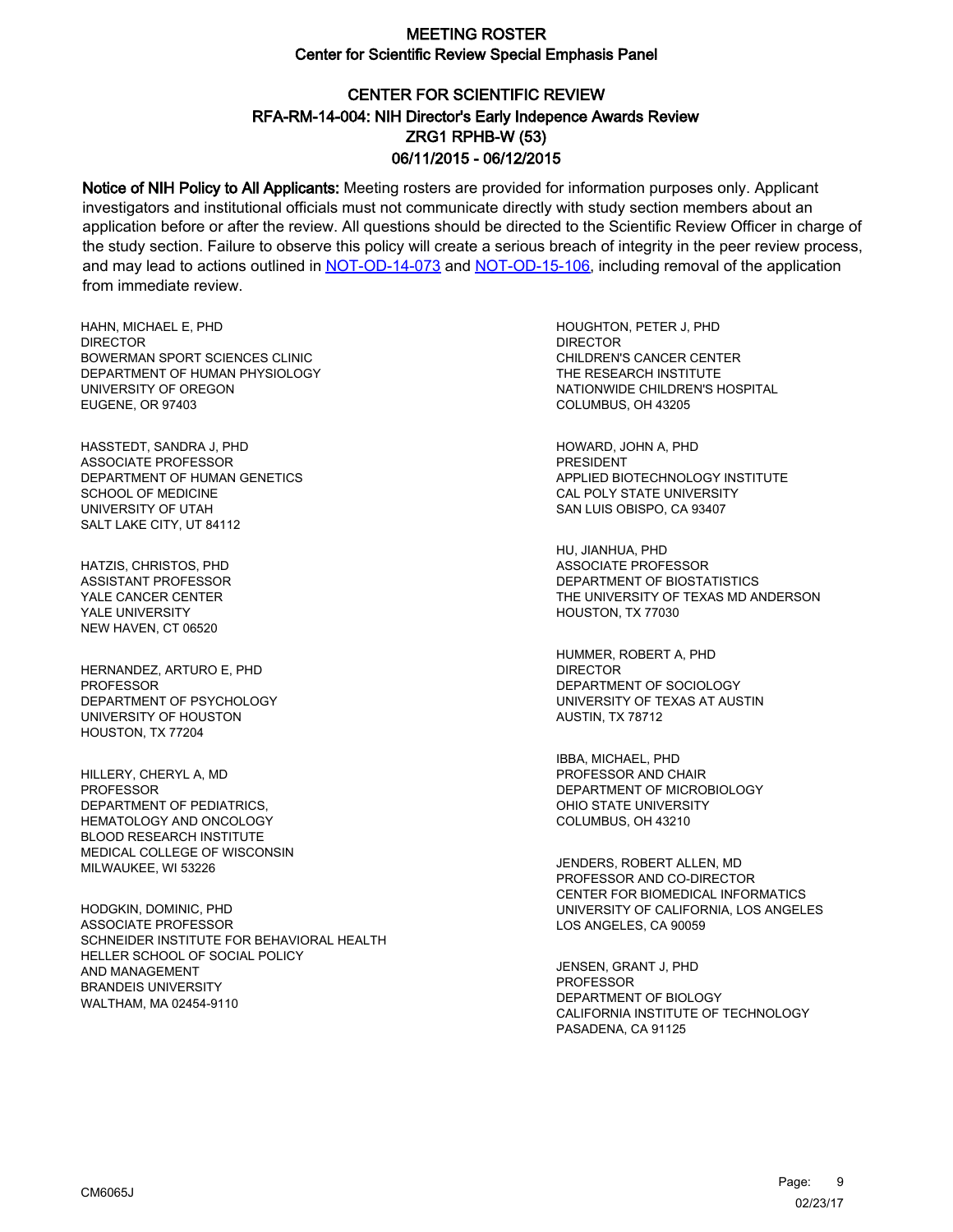# CENTER FOR SCIENTIFIC REVIEW ZRG1 RPHB-W (53) 06/11/2015 - 06/12/2015 RFA-RM-14-004: NIH Director's Early Indepence Awards Review

Notice of NIH Policy to All Applicants: Meeting rosters are provided for information purposes only. Applicant investigators and institutional officials must not communicate directly with study section members about an application before or after the review. All questions should be directed to the Scientific Review Officer in charge of the study section. Failure to observe this policy will create a serious breach of integrity in the peer review process, and may lead to actions outlined in [NOT-OD-14-073](https://grants.nih.gov/grants/guide/notice-files/NOT-OD-14-073.html) and [NOT-OD-15-106,](https://grants.nih.gov/grants/guide/notice-files/NOT-OD-15-106.html) including removal of the application from immediate review.

JERRETT, MICHAEL, PHD PROFESSOR AND CHAIR SCHOOL OF PUBLIC HEALTH UNIVERSITY OF CALIFORNIA BERKELEY, CA 94720-7360

JOAZEIRO, CLAUDIO A P, PHD ASSOCIATE PROFESSOR DEPARTMENT OF CELL BIOLOGY THE SCRIPPS RESEARCH INSTITUTE LA JOLLA, CA 92037

JUN, HO-WOOK, PHD ASSISTANT PROFESSOR DEPARTMENT OF BIOMEDICAL ENGINEERING UNIVERSITY OF ALABAMA AR BRIMINGHAM BRIMINGHAM, AL 35294

KAISER, PETER, PHD **PROFESSOR** DEPARTMENT OF BIOLOGICAL CHEMISTRY UNIVERSITY OF CALIFORNIA, IRVINE IRVINE, CA 92697

KARBSTEIN, KATRIN, PHD ASSOCIATE PROFESSOR DEPARTMENT OF CANCER BIOLOGY THE SCRIPPS RESEARCH INSTITUTE JUPITER, FL 33458

KE, AILONG, PHD ASSOCIATE PROFESSOR DEPARTMENT OF MOLECULAR BIOLOGY AND GENETICS CORNELL UNIVERSITY ITHACA, NY 14853

KEEFE, DANIEL F, PHD PROFESSOR DEPARTMENT OF COMPUTER SCIENCE AND ENGINEERING UNIVERSITY OF MINNESOTA MINNEAPOLIS, MN 55455

KELLY, DEBORAH F, PHD ASSISTANT PROFESSOR DEPARTMENT OF BIOLOGICAL SCIENCES VIRGINIA TECH UNIVERSITY ROANOKE, VA 24016

KENSINGER, ELIZABETH ANN, PHD PROFESSOR DEPARTMENT OF PSYCHOLOGY BOSTON COLLEGE CHESTNUT HILL, MA 02467

KHAN, JAVED, MD SENIOR INVESTIGATOR AND DEPUTY CHIEF CENTER FOR CANCER RESEARCH NATIONAL CANCER INSTITUTE GAITHERSBURG, MD 20877

KLEIN, ALISON P, PHD ASSOCIATE PROFESSOR THE SOL GOLDMAN PANCREATIC CANCER RESEARCH CENTER SCHOOL OF MEDICINE THE JOHNS HOPKINS UNIVERSITY BALTIMORE, MD 21231

KOUSTENI, STAVROULA, PHD ASSOCIATE PROFESSOR DEPARTMENTS OF MEDICINE AND PHYSIOLOGY COLLEGE OF PHYSICIANS AND SURGEONS COLUMBIA UNIVERSITY NEW YORK, NY 10032

KRUEGER, ROBERT F, PHD ASSOCIATE PROFESSOR DEPARTMENT OF PSYCHOLOGY UNIVERSITY OF MINNESOTA MINNEAPOLIS, MN 55455

KUDVA, YOGISH C, MBBS **PROFESSOR** DEPARTMENT OF INTERNAL MEDICINE MAYO MEDICAL SCHOOL ROCHESTER, MN 55905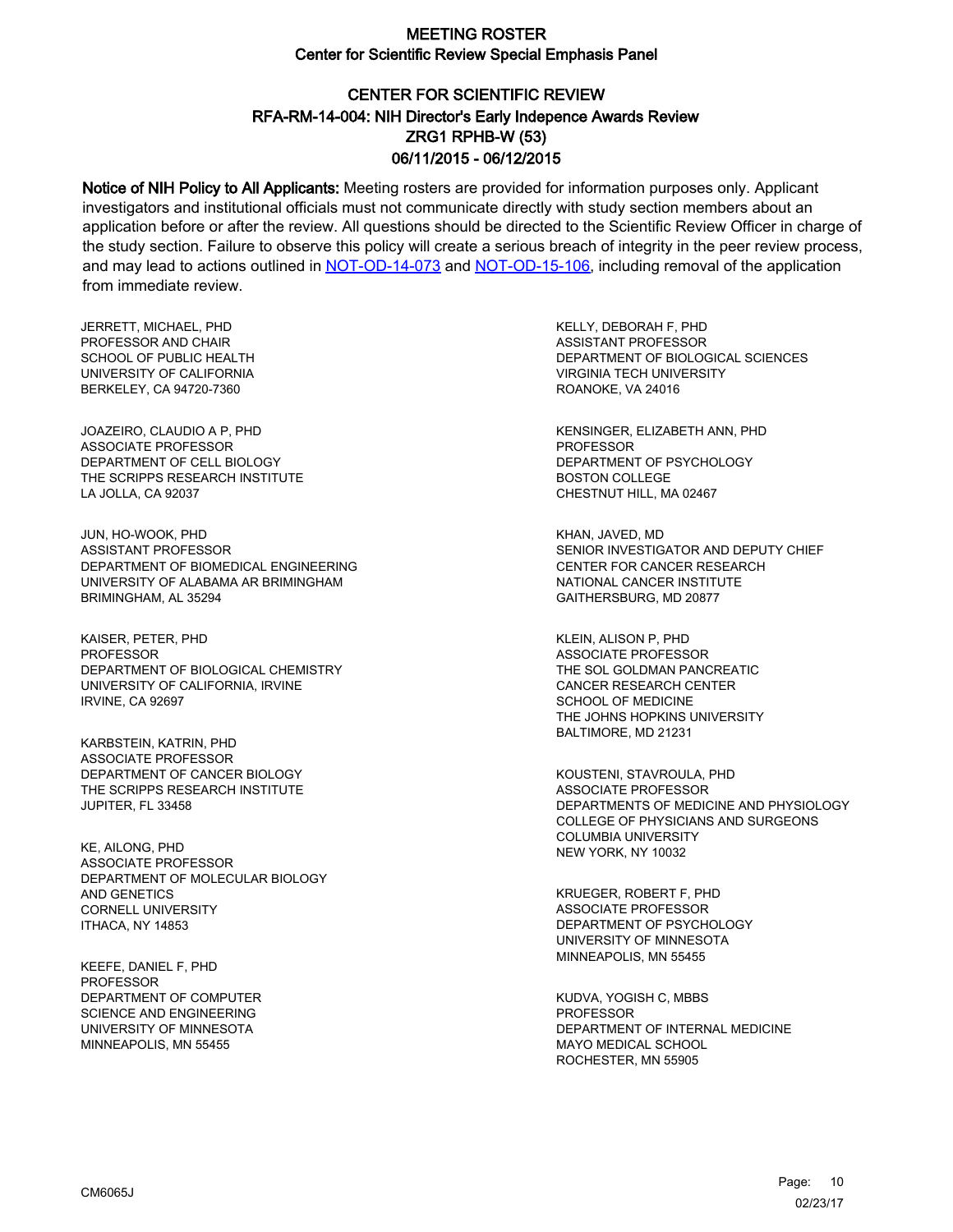# CENTER FOR SCIENTIFIC REVIEW ZRG1 RPHB-W (53) 06/11/2015 - 06/12/2015 RFA-RM-14-004: NIH Director's Early Indepence Awards Review

Notice of NIH Policy to All Applicants: Meeting rosters are provided for information purposes only. Applicant investigators and institutional officials must not communicate directly with study section members about an application before or after the review. All questions should be directed to the Scientific Review Officer in charge of the study section. Failure to observe this policy will create a serious breach of integrity in the peer review process, and may lead to actions outlined in [NOT-OD-14-073](https://grants.nih.gov/grants/guide/notice-files/NOT-OD-14-073.html) and [NOT-OD-15-106,](https://grants.nih.gov/grants/guide/notice-files/NOT-OD-15-106.html) including removal of the application from immediate review.

KUHN, PETER, PHD ASSOCIATE PROFESSOR DEPARTMENT OF CELL BIOLOGY THE SCRIPPS RESEARCH INSTITUTE LA JOLLA, CA 92037

KYPRIANOU, NATASHA, PHD PROFESSOR DEPARTMENT OF UROLOGY, BIOCHEMISTRY, PATHOLOGY AND TOXICOLOGY COLLEGE OF MEDICINE UNIVERSITY OF KENTUCKY LEXINGTON, KY 40536

LEUENBERGER, URS A, MD **PROFESSOR** DIVISION OF CARDIOLOGY MILTON S HERSHEY MEDICAL CENTER COLLEGE OF MEDICINE PENNSYLVANIA STATE UNIVERSITY HERSHEY, PA 17033

LEVCHENKO, ANDRE, PHD JOHN C. MALONE PROFESSOR PROFESSOR OF BIOMEDICAL ENGINEERING DIRECTOR OF YALE SYSTEMS BIOLOGY INSTITUTE YALE UNIVERSITY NEW HAVEN , CT 06520

LEWIS, RICHARD L, PHD PROFESSOR DEPARTMENT OF PSYCHOLOGY UNIVERSITY OF MICHIGAN ANN ARBOR, MI 48109

LI, HONG, PHD PROFESSOR DEPARTMENT OF CHEMISTRY AND BIOCHEMISTRY FLORIDA STATE UNIVERSITY TALLAHASSEE, FL 32306

LINK, JEANNE MEYERS, PHD ASSOCIATE PROFESSOR DEPARTMENT OF RADIOLOGY UNIVERSITY OF WASHINGTON AT SEATTLE SEATTLE, WA 98195

LIU, WENDY, PHD ASSISTANT PROFESSOR DEPARTMENT OF BIOMEDICAL ENGINEERING UNIVERSITY OF CALIFORNIA, IRVINE IRVINE, CA 92697

LU, BINFENG, PHD ASSOCIATE PROFESSOR DEPARTMENT OF IMMUNOLOGY SCHOOL OF MEDICINE UNIVERSITY OF PITTSBURGH PITTSBURGH, PA 15261

LUNYAK, VICTORIA, PHD ASSOCIATE PROFESSOR DEPARTMENT OF EPIGENETICS BUCK INSTITUTE FOR RESEARCH ON AGING NOVATO, CA 94960

LUTTRELL, LOUIS M, MD, PHD PROFESSOR AND DIRECTOR DIVISION OF ENDOCRINOLOGY, DIABETES AND MEDICAL GENETICS MEDICAL UNIVERSITY OF SOUTH CAROLINA CHARLESTON, SC 29425

MAHER, ELIZABETH A, PHD, MD ASSOCIATE PROFESSOR DEPARTMENT OF INTERNAL MEDICINE, NEUROLOGY AND NEUROTHERAPEUTICS UNIVERSITY OF TEXAS SOUTHWESTERN MEDICAL CENTER DALLAS, TX 75390-8548

MANDUCA, ARMANDO, PHD PROFESSOR DEPARTMENT OF PHYSIOLOGY AND BIOPHYSICS MAYO CLINIC AND FOUNDATION ROCHESTER, MN 55905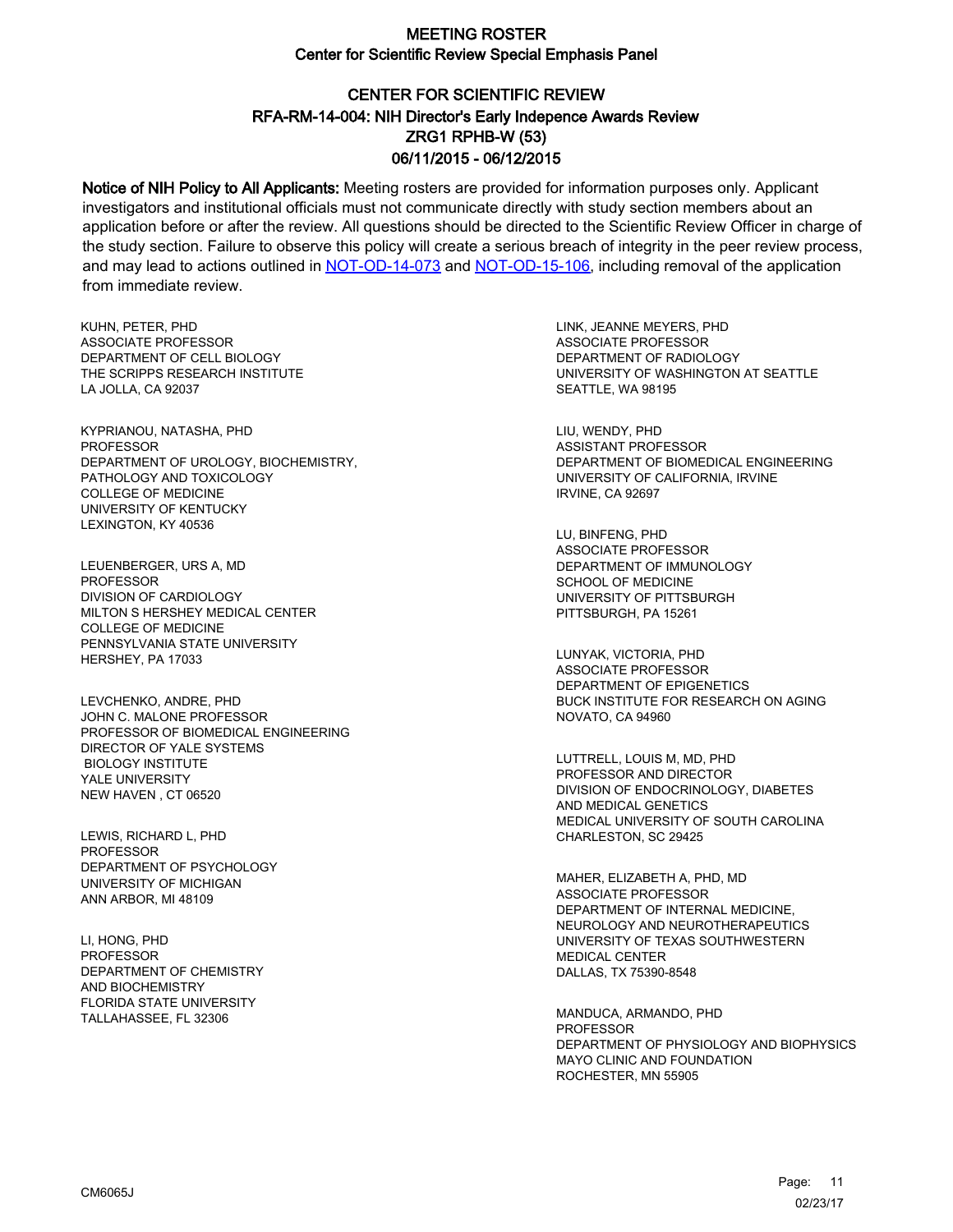# CENTER FOR SCIENTIFIC REVIEW ZRG1 RPHB-W (53) 06/11/2015 - 06/12/2015 RFA-RM-14-004: NIH Director's Early Indepence Awards Review

Notice of NIH Policy to All Applicants: Meeting rosters are provided for information purposes only. Applicant investigators and institutional officials must not communicate directly with study section members about an application before or after the review. All questions should be directed to the Scientific Review Officer in charge of the study section. Failure to observe this policy will create a serious breach of integrity in the peer review process, and may lead to actions outlined in [NOT-OD-14-073](https://grants.nih.gov/grants/guide/notice-files/NOT-OD-14-073.html) and [NOT-OD-15-106,](https://grants.nih.gov/grants/guide/notice-files/NOT-OD-15-106.html) including removal of the application from immediate review.

MARANTZ, PAUL R, MD ASSOCIATE DEAN DEPARTMENT OF EPIDEMIOLOGY AND POPULATION HEALTH AND MEDICINE ALBERT EINSTEIN COLLEGE OF MEDICINE BRONX, NY 10461

MARKIDES, KYRIAKOS S, PHD PROFESSOR, DIRECTOR DEPARTMENT OF PREVENTIVE MEDICINE AND COMMUNITY HEALTH UNIVERSITY OF TEXAS MEDICAL BRANCH GALVESTON, TX 77555-1153

MARTIN, BRADLEY C, PHAR, PHARMD, PHD **PROFESSOR** DEPARTMENT OF PHARMACY PRACTICE UNIVERSITY OF ARKANSAS FOR MEDICAL SCIENCES LITTLE ROCK, AR 72205

MARTIN, SANDRA L, PHD PROFESSOR DEPARTMENT OF CELL AND DEVELOPMENTAL BIOLOGY UNIVERSITY OF COLORADO SCHOOL OF MEDICINE AURORA, CO 80045

MASON, GRAEME F, PHD PROFESSOR DEPARTMENT OF DIAGNOSTIC RADIOLOGY YALE UNIVERSITY NEW HAVEN, CT 06520

MATHEW, JOSEPH P, MD PROFESSOR DEPARTMENT OF ANESTHESIOLOGY DUKE UNIVERSITY MEDICAL CENTER DURHAM, NC 27710

MATUNIS, MICHAEL J, PHD PROFESSOR DEPARTMENT OF BIOCHEMISTRY AND MOLECULAR BIOLOGY BLOOMBERG SCHOOL OF PUBLIC HEALTH JOHNS HOPKINS UNIVERSITY JOHNS HOPKINS UNIVERSITY BALTIMORE, MD 21205

MAURO, VINCENT P, PHD SENIOR VICE PRESIDENT DEPARTMENT OF NEUROBIOLOGY SCRIPPS RESEARCH INSTITUTE LA JOLLA, CA 92037

MCEVOY, CATHY L, PHD **PROFESSOR** SCHOOL OF AGING STUDIES UNIVERSITY OF SOUTH FLORIDA TAMPA, FL 33620

MEISSNER, ALEXANDER, PHD ASSOCIATE PROFESSOR DEPARTMENT OF STEM CELL AND REGENERATITIVE BIOLOGY HARVARD UNIVERSITY CAMBRIDGE, MA 02138

MERLIN, LISA R, MD PROFESSOR DEPARTMENT OF NEUROLOGY COLLEGE OF MEDICINE SUNY DOWNSTATE MEDICAL CENTER BROOKLYN, NY 11203

METALLINOS-KATSARAS, ELIZABETH, PHD ASSISTANT PROFESSOR DEPARTMENT OF NUTRITION SCHOOL FOR HEALTH STUDIES SIMMONS COLLEGE BOSTON, MA 02115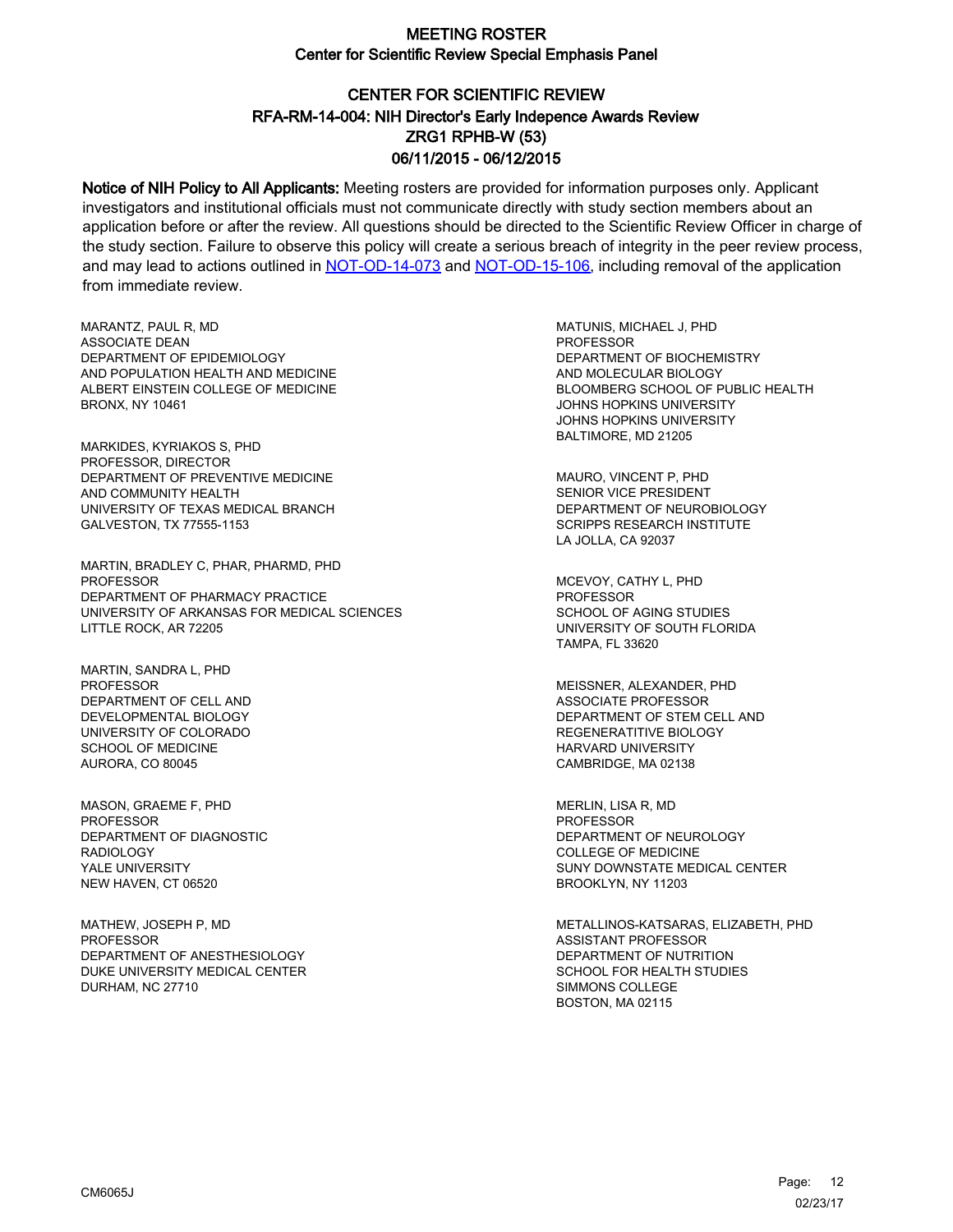# CENTER FOR SCIENTIFIC REVIEW ZRG1 RPHB-W (53) 06/11/2015 - 06/12/2015 RFA-RM-14-004: NIH Director's Early Indepence Awards Review

Notice of NIH Policy to All Applicants: Meeting rosters are provided for information purposes only. Applicant investigators and institutional officials must not communicate directly with study section members about an application before or after the review. All questions should be directed to the Scientific Review Officer in charge of the study section. Failure to observe this policy will create a serious breach of integrity in the peer review process, and may lead to actions outlined in [NOT-OD-14-073](https://grants.nih.gov/grants/guide/notice-files/NOT-OD-14-073.html) and [NOT-OD-15-106,](https://grants.nih.gov/grants/guide/notice-files/NOT-OD-15-106.html) including removal of the application from immediate review.

MINERICK, ADRIENNE ROBYN, PHD ASSOCIATE PROFESSOR DEPARTMENT OF CHEMICAL ENGINEERING MICHIGAN TECHNOLOGICAL UNIVERSITY HOUGHTON, MI 49931

MOREY, LESLIE C, PHD PROFESSOR DEPARTMENT OF PSYCHOLOGY TEXAS A&M UNIVERSITY COLLEGE STATION, TX 77843

MORI, SUSUMU, PHD PROFESSOR DEPARTMENT OF RADIOLOGY JOHNS HOPKINS UNIVERSITY BALTIMORE, MD 21205

MORRISON, GAIL, MD VICE DEAN FOR EDUCATION DEPARTMENT OF MEDICINE SCHOOL OF MEDICINE UNIVERSITY OF PENNSYLVANIA PHILADELPHIA, PA 19104

MOSCAT, JORGE, PHD PROFESSOR AND PROGRAM DIRECTOR CELL DEATH AND SURVIVAL NETWORKS PROGRAM NCI-DESIGNATED CANCER CENTER SANFORD BURNHAM MEDICAL RESEARCH INSTITUTE LA JOLLA, CA 92037

MOSCONI, MATTHEW W, PHD ASSISTANT PROFESSOR DEPARTMENT OF PSYCHIATRY AND PEDIATRICS UT SOUTHWESTERN MEDICAL CENTER DALLAS, TX 75235

MUHLEBACH, MARIANNE S, MD ASSOCIATE PROFESSOR DEPARTMENT OF PEDIATRICS UNIVERSITY OF NORTH CAROLINA CHAPEL HILL, NC 27599-7220

MUKHIN, ALEXEY G, MD, PHD **PROFESSOR** DEPARTMENT OF PSYCHIATRY AND BEHAVORIAL SCIENCES DUKE UNIVERSITY SCHOOL OF MEDICINE DURHAM, NC 27701

MUKHOPADHYAY, BISWARUP, PHD ASSOCIATE PROFESSOR DEPARTMENT OF BIOCHEMISTRY VIRGINIA TECH BLACKSBURG, VA 24061-0447

MUNN, DAVID H, MD PROFESSOR IMMUNOTHERAPY CENTER AND DEPARTMENT OF PEDIATRICS MEDICAL COLLEGE OF GEORGIA AUGUSTA, GA 30912

MUNN, LANCE L, PHD ASSOCIATE PROFESSOR DEPARTMENT OF RADIATION ONCOLOGY MASSACHUSETTS GENERAL HOSPITAL BOSTON, MA 02129

MUSSA-IVALDI, FERDINANDO ALESSANDRO, PHD PROFESSOR DEPARTMENT OF PHYSIOLOGY FEINBERG SCHOOL OF MEDICINE NORTHWESTERN UNIVERSITY MEDICAL SCHOOL CHICAGO, IL 60611

NANNEY, LILLIAN B, PHD **PROFESSOR** DEPARTMENTS OF PLASTIC SURGERY AND CELL AND DEVELOPMENTAL BIOLOGY VANDERBILT UNIVERSITY SCHOOL OF MEDICINE NASHVILLE, TN 37232

NEALE, JOSEPH H, PHD PROFESSOR DEPARTMENT OF BIOLOGY GEORGETOWN UNIVERSITY WASHINGTON, DC 20057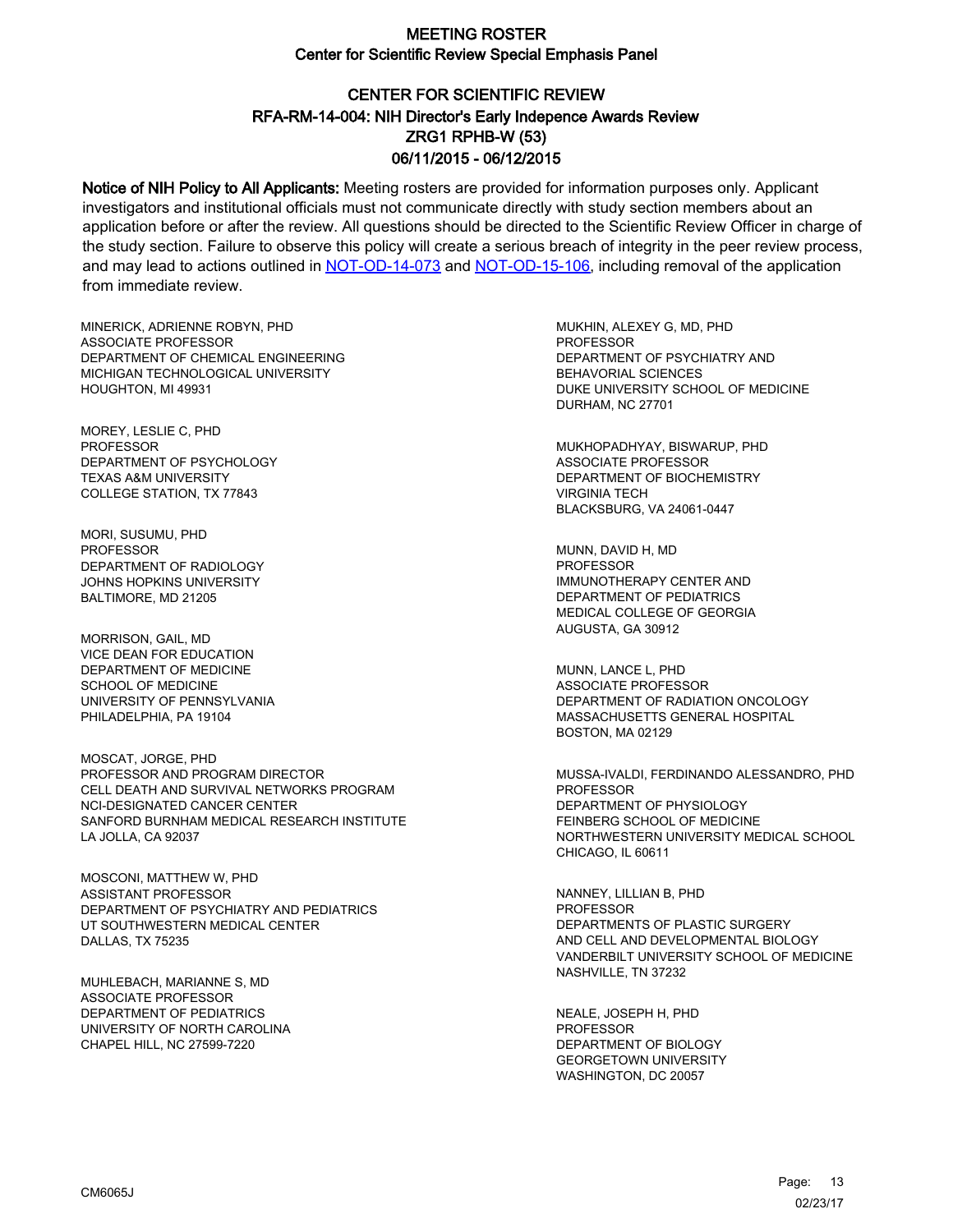# CENTER FOR SCIENTIFIC REVIEW ZRG1 RPHB-W (53) 06/11/2015 - 06/12/2015 RFA-RM-14-004: NIH Director's Early Indepence Awards Review

Notice of NIH Policy to All Applicants: Meeting rosters are provided for information purposes only. Applicant investigators and institutional officials must not communicate directly with study section members about an application before or after the review. All questions should be directed to the Scientific Review Officer in charge of the study section. Failure to observe this policy will create a serious breach of integrity in the peer review process, and may lead to actions outlined in [NOT-OD-14-073](https://grants.nih.gov/grants/guide/notice-files/NOT-OD-14-073.html) and [NOT-OD-15-106,](https://grants.nih.gov/grants/guide/notice-files/NOT-OD-15-106.html) including removal of the application from immediate review.

NEWHOUSE, JOSEPH PAUL, PHD DIRECTOR DIVISION OF HEALTH POLICY RESEARCH AND EDUCATION HARVARD UNIVERSITY BOSTON, MA 02115

NIEMZ, ANGELIKA, PHD PROFESSOR DIRECTOR OF RESEARCH KECK GRADUATE INSTITUTE CLAREMONT, CA 91711

NIZET, VICTOR, MD PROFESSOR DEPARTMENT OF PEDIACTRICS UNIVERSITY OF CALIFORNIA, SAN DIEGO SCHOOL OF MEDICINE LA JOLLA, CA 92093

NOELLE, RANDOLPH J, PHD PROFESSOR DEPARTMENT OF MICROBIOLOGY AND IMMUNOLOGY DARTMOUTH MEDICAL SCHOOL LEBANON, NH 03756

NOVEMBRE, JOHN, PHD ASSOCIATE PROFESSOR DEPARTMENT OF HUMAN GENETICS UNIVERSITY OF CHICAGO CHICAGO, IL 60637

OBERHOLZER, JOSE, MD **CHIEF** DIVISION OF TRANSPLANTATION UNIVERSITY OF ILLINOIS AT CHICAGO CHICAGO, IL 60612

OHI, MELANIE DIANE, PHD ASSOCIATE PROFESSOR DEPARTMENT CELL AND DEVELOPMENTAL BIOLOGY VANDERBILT UNIVERSITY MEDICAL SCHOOL NASHVILLE, TN 37232

OHSFELDT, ROBERT L, PHD PROFESSOR DEPARTMENT OF HEALTH POLICY MANAGEMENT SCHOOL OF RURAL PUBLIC HEALTH TEXAS A&M HEALTH SCIENCE CENTER COLLEGE STATION, TX 77843

OLSON, ARDIS L, MD PROFESSOR DEPARTMENT OF PEDIATRICS COMMUNITY HEALTH AND FAMILY MEDICINE GEISEL SCHOOL OF MEDICINE AT DARTMOUTH LEBANON, NH 03756

PAKHOMOV, SERGUEI V S, PHD ASSOCIATE PROFESSOR CENTER FOR CLINICAL AND COGNITIVE NEUROPHARMACOLOGY UNIVERSITY OF MINNESOTA MINNEAPOLIS, MN 55406

PAULY, MARK, PHD BENDHEIM PROFESSOR DEPARTMENT OF HEALTH CARE SYSTEMS UNIVERSITY OF PENNSYLVANIA PHILADELPHIA, PA 19104

PILZ, RENATE B, MD PROFESSOR DEPARTMENT OF MEDICINE UNIVERSITY OF CALIFORNIA, SAN DIEGO LA JOLLA, CA 92093

PLETCHER, SCOTT, PHD **PROFESSOR** DEPARTMENT OF MEDICINE UNIVERSITY OF MICHIGAN MEDICAL SCHOOL ANN ARBOR, MI 48109

POLK, THAD A, PHD **PROFESSOR** DEPARTMENT OF PSYCHOLOGY UNIVERSITY OF MICHIGAN ANN ARBOR, MI 48109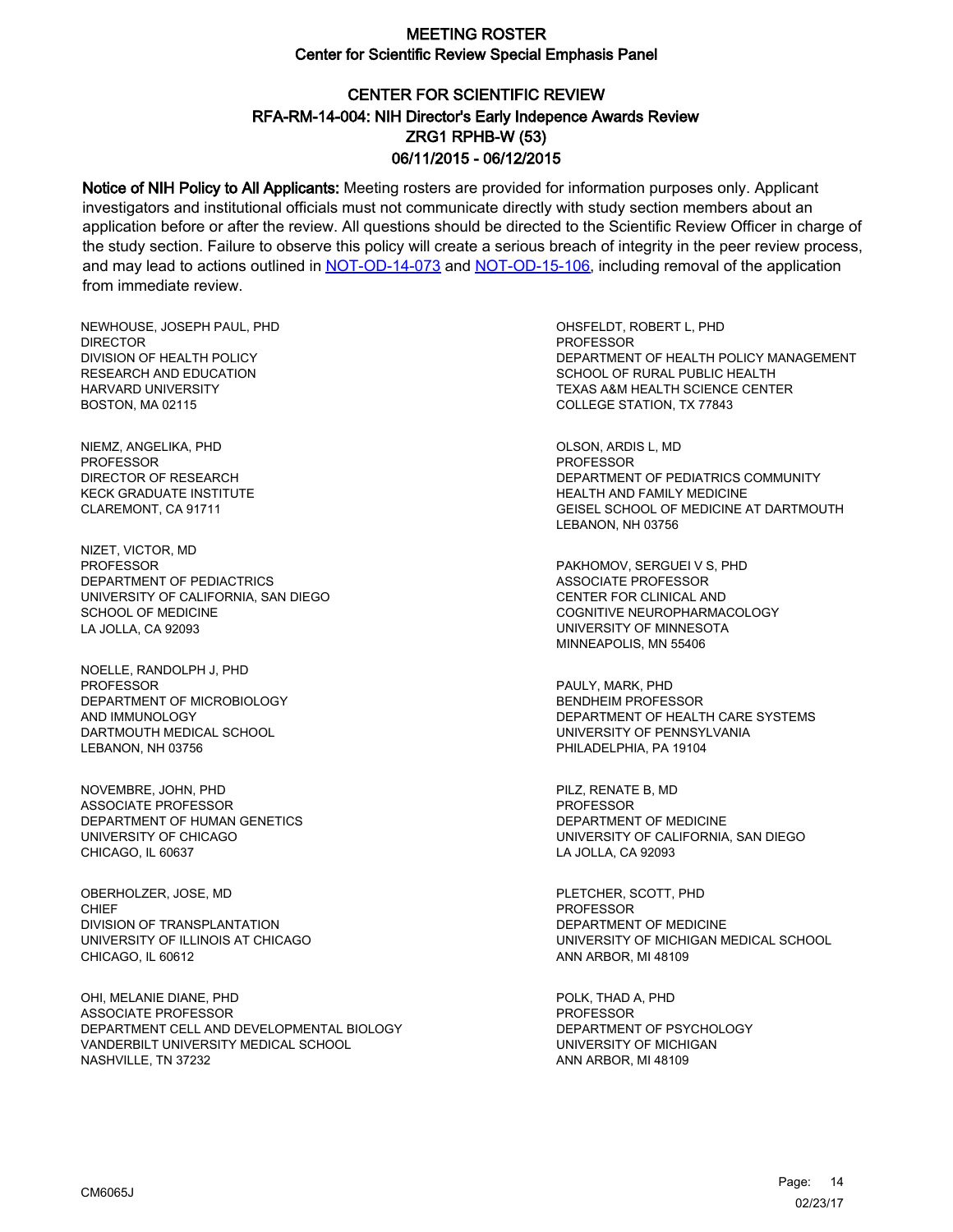# CENTER FOR SCIENTIFIC REVIEW ZRG1 RPHB-W (53) 06/11/2015 - 06/12/2015 RFA-RM-14-004: NIH Director's Early Indepence Awards Review

Notice of NIH Policy to All Applicants: Meeting rosters are provided for information purposes only. Applicant investigators and institutional officials must not communicate directly with study section members about an application before or after the review. All questions should be directed to the Scientific Review Officer in charge of the study section. Failure to observe this policy will create a serious breach of integrity in the peer review process, and may lead to actions outlined in [NOT-OD-14-073](https://grants.nih.gov/grants/guide/notice-files/NOT-OD-14-073.html) and [NOT-OD-15-106,](https://grants.nih.gov/grants/guide/notice-files/NOT-OD-15-106.html) including removal of the application from immediate review.

POLLAK, MARTIN R, MD ASSOCIATE PROFESSOR OF MEDICINE DIVISION OF NEPHROLOGY DEPARTMENT OF MEDICINE BETH ISRAEL DEACONESS MEDICAL CENTER BOSTON, MA 02215

PRICE, NATHAN D, PHD ASSOCIATE PROFESSOR INSTITUTE FOR SYSTEMS BIOLOGY UNIVERSITY OF CALIFORNIA, SAN DIEGO SEATTLE, WA 98109

PRINCE, JERRY L, PHD PROFESSOR DEPARTMENT OF ELECTRICAL AND COMPUTER ENGINEERING WHITING SCHOOL OF ENGINEERING JOHNS HOPKINS UNIVERSITY BALTIMORE, MD 21218

PURDON, PATRICK L, PHD AFFILIATED FACULTY DEPARTMENT OF ANESTHESIA MASSACHUSETTS GENERAL HOSPITAL CHARLESTOWN, MA 02129

RAMALHO-SANTOS, MIGUEL, PHD ASSOCIATE PROFESSOR DIABETES CENTER UNIVERSITY OF CALIFORNIA, SAN FRANCISCO SAN FRANCISCO, CA 94143

RAMSBURG, ELIZABETH ANNE, PHD ASSISTANT PROFESSOR DEPARTMENT OF PHARMACOLOGY AND IMMUNOLOGY CRUCELL VACCINE INSTITUTE LEIDEN NETHERLANDS

RANKIN, SUSANNAH, PHD ASSISTANT MEMBER DEPARTMENT OF CELL BIOLOGY OKLAHOMA MEDICAL RESEARCH FOUNDATION OKLAHOMA CITY, OK 73104

RAVICHANDRAN, KODI S, PHD, BVSC PROFESSOR AND CHAIR DEPARTMENT OF MICROBIOLOGY BEIRNE CARTER CENTER FOR IMMUNOLOGY RESEARCH UNIVERSITY OF VIRGINIA CHARLOTTESVILLE, VA 22908

RAYMOND, JENNIFER L, PHD ASSOCIATE PROFESSOR DEPARTMENT OF NEUROBIOLOGY STANFORD UNIVERSITY STANFORD, CA 94305

REYA, TANNISHTHA, PHD **PROFESSOR** DEPARTMENT OF PHARMACOLOGY UNIVERSITY OF CALIFORNIA - SAN DIEGO LA JOLLA, CA 92093

ROGERS, BUCK E, PHD PROFESSOR DEPARTMENT OF RADIATION ONCOLOGY WASHINGTON UNIVERSITY ST. LOUIS, MO 63108

RONEN, SABRINA MIRIAM, PHD PROFESSOR DEPARTMENT OF RADIOLOGY AND BIOMEDICAL IMAGING UNIVERSITY OF CALIFORNIA SAN FRANCISCO SAN FRANCISCO, CA 94158

ROSENBERG, DAVID R, MD PROFESSOR DEPARTMENT OF PSYCHIATRY AND BEHAVIORAL NEUROSCIENCES WAYNE STATE UNIVERSITY DETROIT, MI 48201

ROTELLO, VINCENT M, PHD **PROFESSOR** DEPARTMENT OF CHEMISTRY UNIVERSITY OF MASSACHUSETTS AMHERST, MA 01002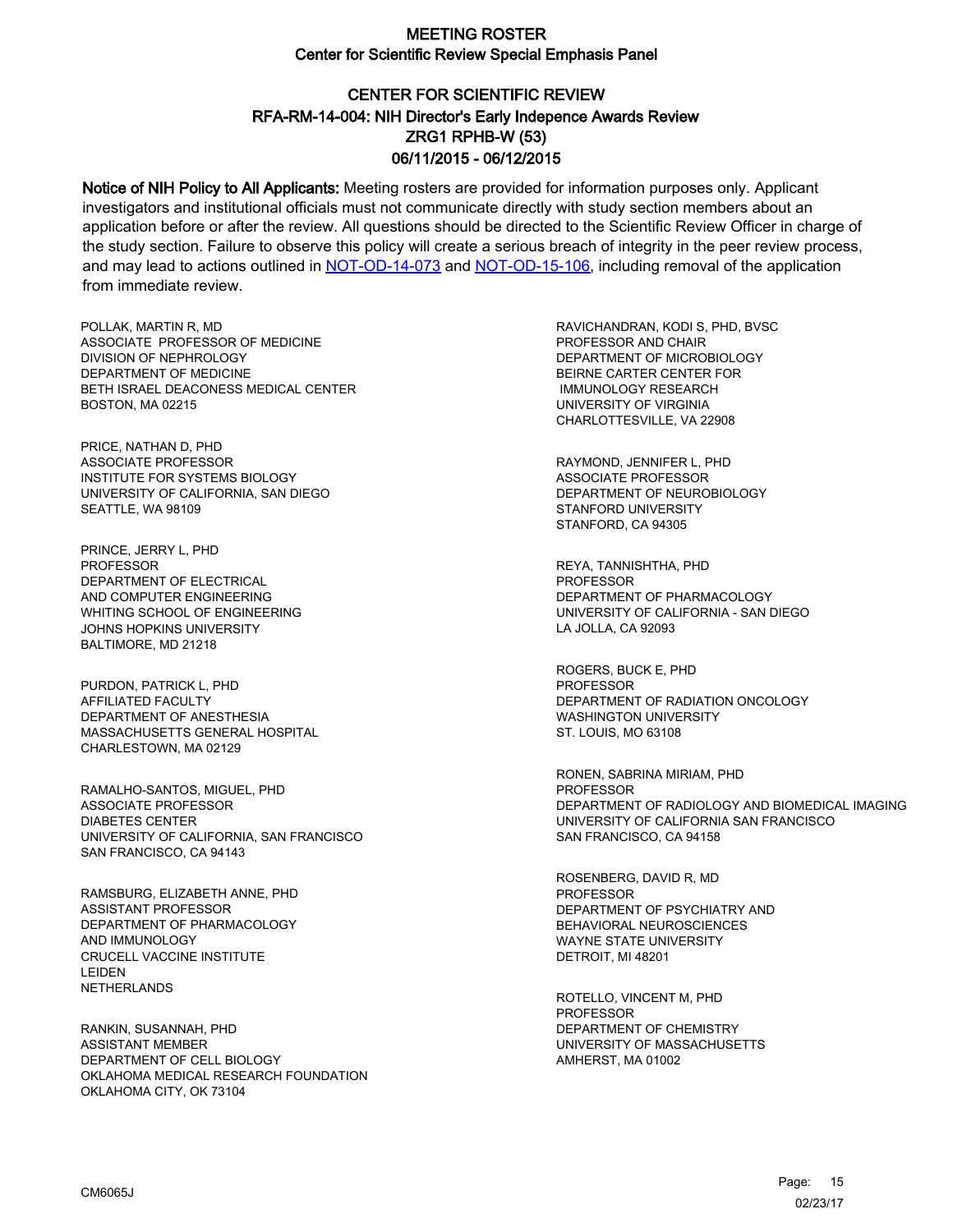# CENTER FOR SCIENTIFIC REVIEW ZRG1 RPHB-W (53) 06/11/2015 - 06/12/2015 RFA-RM-14-004: NIH Director's Early Indepence Awards Review

Notice of NIH Policy to All Applicants: Meeting rosters are provided for information purposes only. Applicant investigators and institutional officials must not communicate directly with study section members about an application before or after the review. All questions should be directed to the Scientific Review Officer in charge of the study section. Failure to observe this policy will create a serious breach of integrity in the peer review process, and may lead to actions outlined in [NOT-OD-14-073](https://grants.nih.gov/grants/guide/notice-files/NOT-OD-14-073.html) and [NOT-OD-15-106,](https://grants.nih.gov/grants/guide/notice-files/NOT-OD-15-106.html) including removal of the application from immediate review.

RYAN, PATRICK H, PHD ASSOCIATE PROFESSOR DEPARTMENT OF PEDIATRICS CINCINNATI CHILDREN'S HOSPITAL MEDICAL CENTER CINCINNATI, OH 45220

SARKARIA, JANN N, MD PROFESSOR DEPARTMENT OF RADIATION ONCOLOGY MAYO CLINIC ROCHESTER, MN 55905

SCHOENBERGER, STEPHEN PHILIP, PHD PROFESSOR LABORATORY OF CELLULAR IMMUNOLOGY LA JOLLA INSTITUTE FOR ALLERGY AND IMMUNOLOGY LA JOLLA, CA 92037

SCHROEDER, FRANK CLEMENS, PHD ASSISTANT PROFESSOR BOYCE THOMPSON INSTITUTE CORNELL UNIVERSITY 1 TOWER ROAD ITHACA, NY 14853

SCHWARTZ, CARL E, MD LABORATORY DIRECTOR DEPARTMENT OF PSYCHIATRY MASSACHUSETTS GENERAL HOSPITAL CHARLESTOWN, MA 02129

SHAPIRO, ERIK, PHD ASSOCIATE PROFESSOR AND RESEARCH DIRECTOR DEPARTMENT OF RADIOLOGY, MOLECULAR AND CELL IMAGING MICHIGAN STATE UNIVERSITY EAST LANSING, MI 48824

SHAYWITZ, SALLY E, MD **PROFESSOR** DEPARTMENT OF PEDIATRICS YALE UNIVERSITY SCHOOL OF MEDICINE NEW HAVEN, CT 06510

SHER, KENNETH JAMES, PHD CURATORS' PROFESSOR DEPARTMENT OF PSYCHOLOGICAL SCIENCES COLLEGE OF ARTS AND SCIENCE UNIVERSITY OF MISSOURI COLUMBIA, MO 65211-2500

SHERRY, DEAN, PHD PROFESSOR ADVANCED IMAGING RESEARCH CENTER UNIVERSITY OF TEXAS SOUTHWESTERN MEDICAL CENTER DALLAS, TX 75235

SIEGEL, STEVEN J, MD, PHD PROFESSOR DEPARTMENT OF PSYCHIATRY SCHOOL OF MEDICINE UNIVERSITY OF PENNSYLVANIA PHILADELPHIA, PA 19104

SINGH, RAVINDRA N, PHD PROFESSOR AND CHAIR DEPARTMENT OF BIOMEDICAL SCIENCES COLLEGE OF VETERINARY MEDICINE IOWA STATE UNIVERSITY AMES, IA 50011

SINGH, SHARDA P, PHD RESEARCH ASSISTANT PROFESSOR DEPARTMENT OF NEUROBIOLOGY AND DEVELOPMENTAL SCIENCES UNIVERSITY OF ARKANSAS FOR MEDICAL SCIENCES LITTLE ROCK, AR 72205

SINGHAL, PRAVIN C, MD PROFESSOR DEPARTMENT OF MEDICINE LONG ISLAND JEWISH MEDICAL CENTER NEW HYDE PARK, NY 11040

SNETSELAAR, LINDA G, PHD PROFESSOR AND CHAIR DEPARTMENT OF EPIDEMIOLOGY THE UNIVERSITY OF IOWA IOWA CITY, IA 52242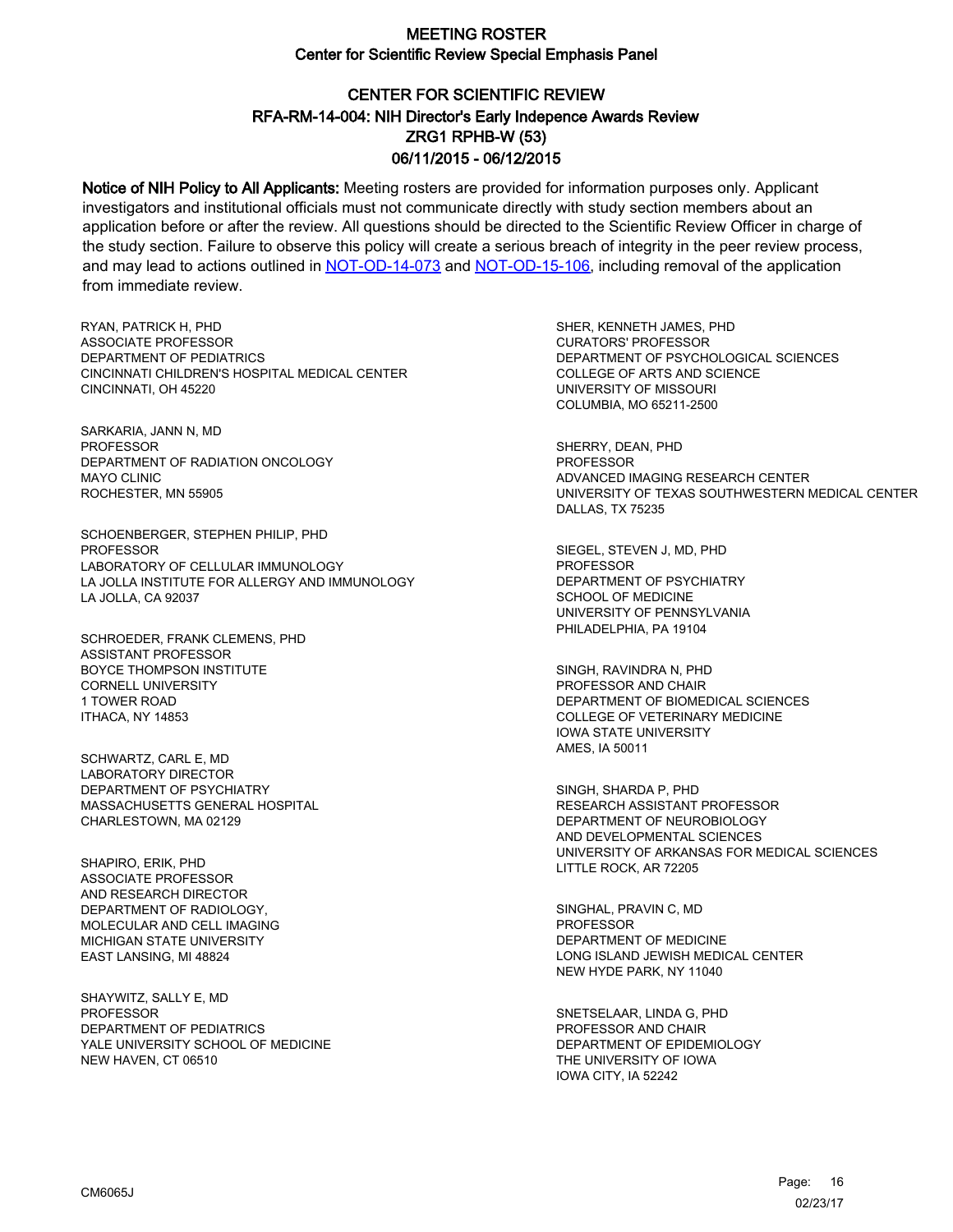# CENTER FOR SCIENTIFIC REVIEW ZRG1 RPHB-W (53) 06/11/2015 - 06/12/2015 RFA-RM-14-004: NIH Director's Early Indepence Awards Review

Notice of NIH Policy to All Applicants: Meeting rosters are provided for information purposes only. Applicant investigators and institutional officials must not communicate directly with study section members about an application before or after the review. All questions should be directed to the Scientific Review Officer in charge of the study section. Failure to observe this policy will create a serious breach of integrity in the peer review process, and may lead to actions outlined in [NOT-OD-14-073](https://grants.nih.gov/grants/guide/notice-files/NOT-OD-14-073.html) and [NOT-OD-15-106,](https://grants.nih.gov/grants/guide/notice-files/NOT-OD-15-106.html) including removal of the application from immediate review.

SOUZA, RHONDA F, MD **PROFESSOR** DEPARTMENT OF INTERNAL MEDICINE UNIVERSITY OF TEXAS SOUTHWESTERN MEDICAL CENTER DALLAS, TX 75216

STAMATATOS, LEONIDAS A, PHD MEMBER AND DIRECTOR VIRAL VACCINES PROGRAM SEATTLE BIOMEDICAL RESEARCH INSTITUTE SEATTLE, WA 98109

STEINBERG, LYNNE, PHD ASSOCIATE PRFESSOR DEPARTMENT OF PSYCHOLOGY UNIVERSITY OF HOUSTON HOUSTON , TX 77204

STEVENSON, LYNNE W, MD DIRECTOR, HEART FAILURE AND CARDIOMYOPATHY PROGRAM CARDIOVASCULAR DIVISION BRIGHAM AND WOMEN'S HOSPITAL BOSTON, MA 02115

STRAYHORN, GREGORY, PHD, MD PROFESSOR DEPARTMENT OF FAMILY MEDICINE MOREHOUSE SCHOOL OF MEDICINE ATLANTA, GA 30308

SUSZTAK, KATALIN, MD, PHD ASSOCIATE PROFESSOR RENAL ELECTROLYTE AND HYPERTENSION DIVISION UNIVERSITY OF PENNSYLVANIA PHILADELPHIA, PA 19104

TANG, PAUL C., MD VICE PRESIDENT AND CHIEF DEPARTMENT OF HEALTH AND HUMAN SERVICES PALO ALTO MEDICAL FOUNDATION RESEARCH INSTITUTE MOUNTAIN VIEW, CA 94040

TATE, DEBORAH F, PHD ASSOCIATE PROFESSOR DEPARTMENT OF HEALTH BEHAVIOR AND NUTRITION UNIVERSITY OF NORTH CAROLINA CHAPEL HILL, NC 27599

TERNS, MICHAEL P, PHD PROFESSOR DEPARTMENT OF BIOCHEMISTRY AND MOLECULAR BIOLOGY UNIVERSITY OF WISCONSIN MADISON, WI 53706

THOMPSON, DEBORAH I, PHD ASSOCIATE PROFESSOR USDA/ARS CHILDREN'S NUTRITION RESEARCH CENTER BAYLOR COLLEGE OF MEDICINE HOUSTON, TX 77030

TONG, LIANG, PHD PROFESSOR DEPARTMENT OF BIOLOGICAL SCIENCES COLUMBIA UNIVERSITY NEW YORK, NY 10027

TRACTENBERG, ROCHELLE ELAINE, PHD ASSOCIATE PROFESSOR DEPARTMENTS OF NEUROLOGY, PSYCHIATRY, BIOSTATISTICS, BIOINFORMATICS AND BIOMATHEMATICS GEORGETOWN UNIVERSITY MEDICAL CENTER WASHINGTON, DC 20007

TRASANDE, LEONARDO, MD ASSOCIATE PROFESSOR DEPARTMENT OF PEDIATRICS NEW YORK UNIVERSITY LANGONE MEDICAL CENTER NEW YORK, NY 10016

TUBMAN, JONATHAN G, PHD PROFESSOR AND VICE PROVOST DEPARTMENT OF PSYCHOLOGY AMERICAN UNIVERSITY WASHINGTON, DC 20016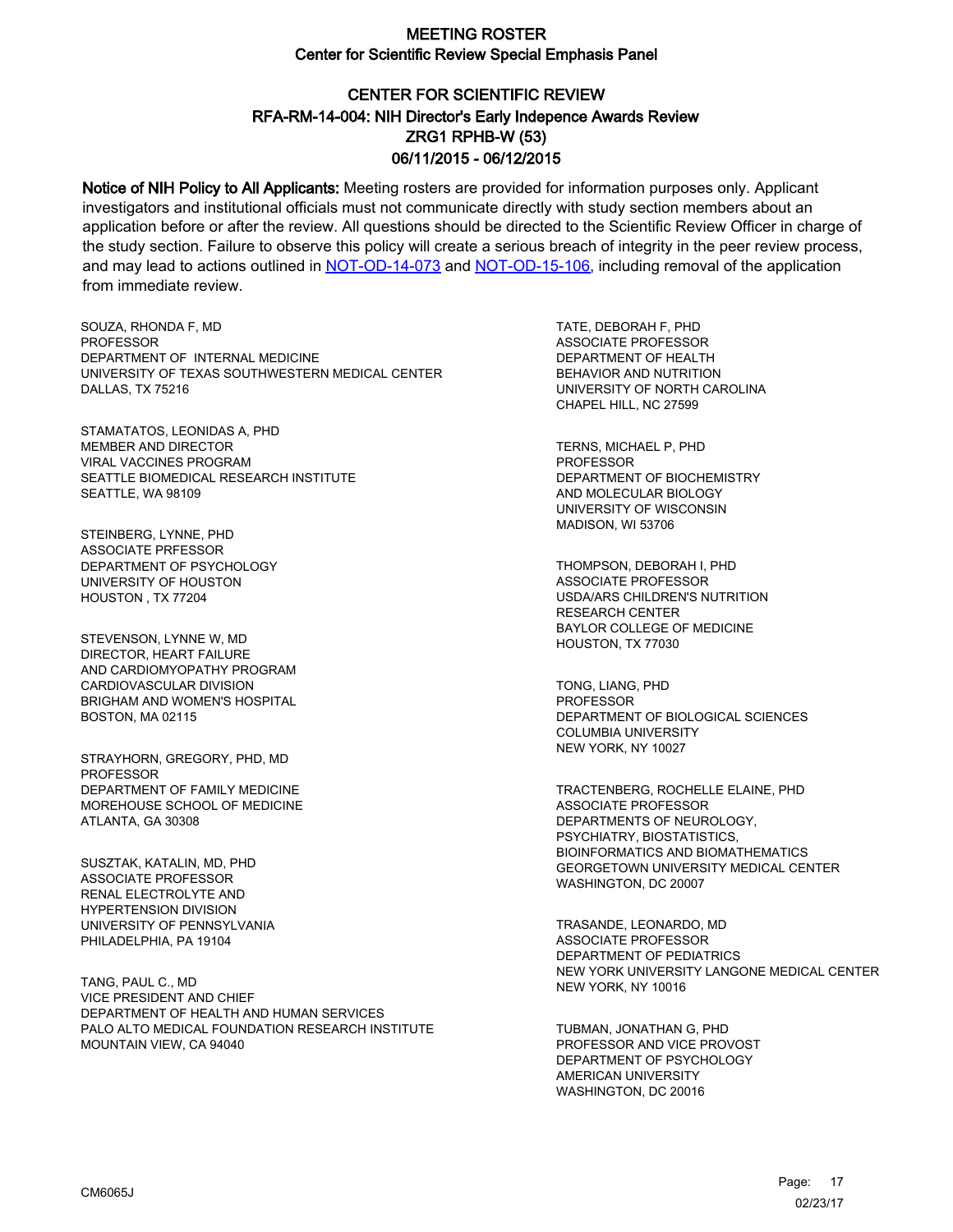# CENTER FOR SCIENTIFIC REVIEW ZRG1 RPHB-W (53) 06/11/2015 - 06/12/2015 RFA-RM-14-004: NIH Director's Early Indepence Awards Review

Notice of NIH Policy to All Applicants: Meeting rosters are provided for information purposes only. Applicant investigators and institutional officials must not communicate directly with study section members about an application before or after the review. All questions should be directed to the Scientific Review Officer in charge of the study section. Failure to observe this policy will create a serious breach of integrity in the peer review process, and may lead to actions outlined in [NOT-OD-14-073](https://grants.nih.gov/grants/guide/notice-files/NOT-OD-14-073.html) and [NOT-OD-15-106,](https://grants.nih.gov/grants/guide/notice-files/NOT-OD-15-106.html) including removal of the application from immediate review.

UHRICH, KATHRYN ELIZABETH, PHD **PROFESSOR** DEPARTMENT OF CHEMISTRY AND CHEMICAL BIOLOGY RUTGERS UNIVERSITY PISCATAWAY, NJ 08854

UNLU, M SELIM, PHD PROFESSOR AND ASSOCIATE DEAN DEPARTMENT OF ELECTRICAL, COMPUTER AND BIOMEDICAL ENGINEERING BOSTON UNIVERSITY BOSTON, MA 02215

VADLAMUDI, RATNA K, PHD **PROFESSOR** DEPARTMENT OF OBSTETRICS AND GYNECOLOGY UNIVERSITY OF TEXAS HEALTH SCIENCE CENTER SAN ANTONIO, TX 78229

VAN WINKLE, LAURA S, PHD PROFESSOR DEPARTMENT OF ANATOMY, PHYSIOLOGY AND CELL BIOLOGY SCHOOL OF VETERINARY MEDICINE UNIVERSITY OF CALIFORNIA, DAVIS DAVIS, CA 95616

VERMA, INDER MOHAN, PHD AMERICAN CANCER SOCIETY PROFESSOR IRWIN AND JOAN JACOBS CHAIR LABORATORY OF GENETICS THE SALK INSTITUTE FOR BIOLOGICAL STUDIES LA JOLLA, CA 92037

VIGNERON, DANIEL B, PHD PROFESSOR DEPARTMENT OF ADVANCED IMAGING TECHNOLOGIES UNIVERSITY OF CALIFORNIA, SAN FRANCISCO SAN FRANCISCO, CA 94158

VIJG, JAN, PHD PROFESSOR DEPARTMENT OF GENETICS ALBERT EINSTEIN COLLEGE OF MEDICINE BRONX, NY 10461

WAGNER, RICHARD K, PHD ALFRED BINET PROFESSOR OF PSYCHOLOGY DEPARTMENT OF PSYCHOLOGY FLORIDA STATE UNIVERSITY TALLAHASSEE, FL 32306

WANG, GARY P, MD, PHD ASSOCIATE PROFESSOR DEPARTMENT OF MEDICINE UNIVERSITY OF FLORIDA GAINESVILLE, FL 32610

WANG, YI, PHD PROFESSOR DEPARTMENT OF RADIOLOGY WEILL MEDICAL COLLEGE CORNELL UNIVERSITY NEW YORK, NY 10022

WEAVER, JOHN B, PHD PROFESSOR DEPARTMENT OF RADIOLOGY DARTMOUTH-HITCHCOCK MEDICAL CENTER DARTMOUTH COLLEGE LEBANON, NH 03756

WELLSTEIN, ANTON, MD, PHD PROFESSOR DEPARTMENT OF ONCOLOGY LOMBARDI CANCER CENTER GEORGETOWN UNIVERSITY WASHINGTON, DC 20057

WESSELLS, HUNTER, MD PROFESSOR AND NELSON CHAIR DEPARTMENT OF UROLOGY UNIVERSITY OF WASHINGTON SEATTLE, WA 98104

WESSELS, MICHAEL R, MD **PROFESSOR** DEPARTMENT OF MEDICINE RESEARCH HARVARD MEDICAL SCHOOL BOSTON CHILDREN'S HOSPITAL BOSTON, MA 02115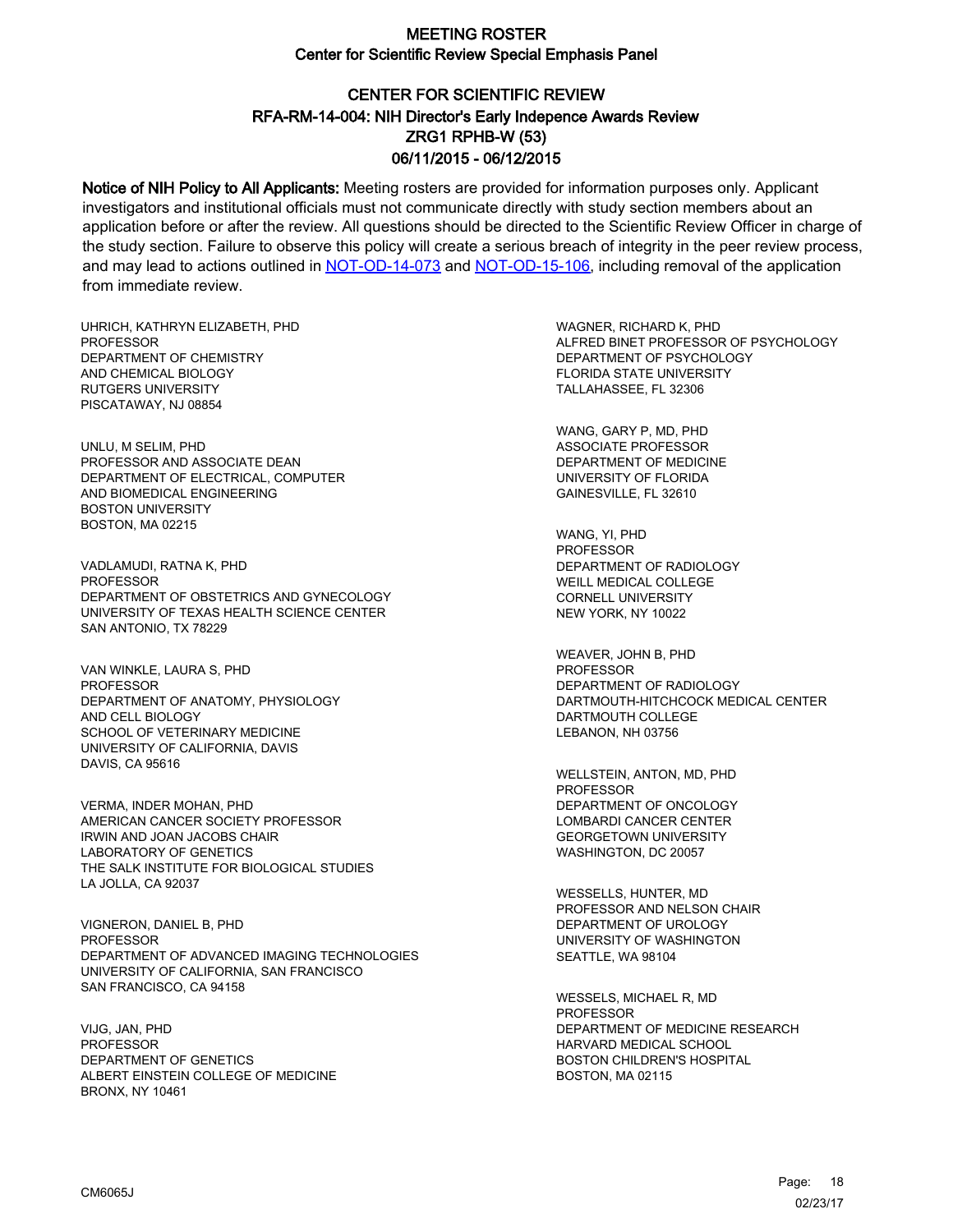# CENTER FOR SCIENTIFIC REVIEW ZRG1 RPHB-W (53) 06/11/2015 - 06/12/2015 RFA-RM-14-004: NIH Director's Early Indepence Awards Review

Notice of NIH Policy to All Applicants: Meeting rosters are provided for information purposes only. Applicant investigators and institutional officials must not communicate directly with study section members about an application before or after the review. All questions should be directed to the Scientific Review Officer in charge of the study section. Failure to observe this policy will create a serious breach of integrity in the peer review process, and may lead to actions outlined in [NOT-OD-14-073](https://grants.nih.gov/grants/guide/notice-files/NOT-OD-14-073.html) and [NOT-OD-15-106,](https://grants.nih.gov/grants/guide/notice-files/NOT-OD-15-106.html) including removal of the application from immediate review.

WILLSON, RICHARD, PHD PROFESSOR DEPARTMENT OF CHEMICAL AND BIOMOLECULAR ENGINEERING UNIVERSITY OF TEXAS HOUSTON, TX 77204

WISCO, JONATHAN J, PHD ASSOCIATE PROFESSOR DEPARTMENT OF PHYSIOLOGY AND DEVELOPMENTAL BIOLOGY BRIGHAM YOUNG UNIVERSITY PROVO, UT 84602

YAFFE, MICHAEL B, PHD, MD DAVID H. KOCH PROFESSOR KOCH INSTITUTE FOR INTEGRATIVE CANCER RESEARCH DEPARTMENT OF BIOLOGY AND BIOLOGICAL ENGINEERING MASSACHUSETTS INSTITUTE OF TECHNOLOGY CAMBRIDGE, MA 02139

YANG, HU, PHD ASSOCIATE PROFESSOR DEPARTMENT OF BIOMEDICAL ENGINEERING VIRGINIA COMMONWEALTH UNIVERSITY RICHMOND, VA 23284

YANG, VINCENT W, MD, PHD PROFESSOR AND CHAIRMAN DEPARTMENT OF MEDICINE STATE UNIVERSITY OF NEW YORK STONY BROOK, NY 11733

YEO, YOON, PHD ASSOCIATE PROFESSOR DEPARTMENT OF INDUSTRIAL AND PHYSICAL PHARMACY PURDUE UNIVERSITY WEST LAFAYETTE, IN 47907

ZBOROWSKI, MACIEJ, PHD ASSOCIATE PROFESSOR DEPARTMENT OF MOLECULAR MEDICINE AND BIOMEDICAL ENGINEERING CLEVELAND CLINIC LERNER COLLEGE OF MEDICINE CASE WESTERN RESERVE UNIVERSITY CLEVELAND, OH 44195

ZGIBOR, JANICE CHRISTINE, PHD ASSOCIATE PROFESSOR DEPARTMENT OF EPIDEMIOLOGY UNIVERSITY OF PITTSBURGH PITTSBURGH, PA 15261

ZIADY, ASSEM G, PHD ASSOCIATE PROFESSOR DEPARTMENT OF PEDIATRICS CASE WESTERN RESERVE UNIVERSITY CLEVELAND, OH 44118

ZOLLA-PAZNER, SUSAN B, PHD PROFESSOR DEPARTMENT OF PATHOLOGY NYU SCHOOL OF MEDICINE NEW YORK, NY 10016

#### SCIENTIFIC REVIEW OFFICER

NI, WEIJIA, PHD CHIEF/SCIENTIFIC REVIEW OFFICER RISK, PREVENTION AND HEALTH BEHAVIOR INTERGRATED REVIEW GROUP CENTER FOR SCIENTIFIC REVIEW NATIONAL INSTITUTES OF HEALTH BETHESDA, MD 20892

### EXTRAMURAL SUPPORT ASSISTANT

ARRIGHI, ASHLEY ADMINISTRATIVE ASSISTANT CENTER FOR SCIENTIFIC REVIEW NATIONAL INSTITUTES OF HEALTH BETHESDA, MD 20892